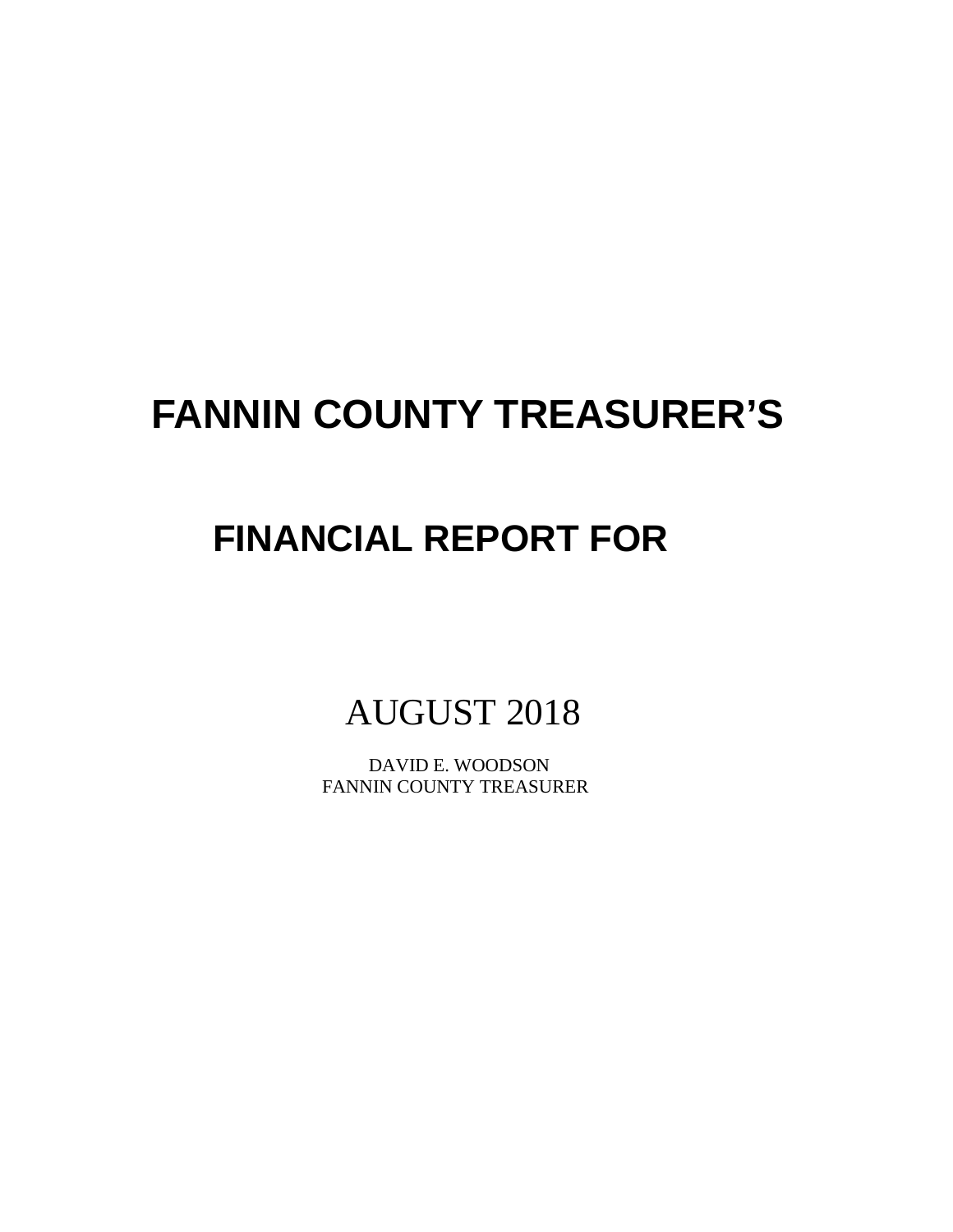| 09/05/2018           | RECEIPT FILE LISTING                                                                                                                        |  | PAGE<br>$\mathbf{1}$                                                                                            |                |
|----------------------|---------------------------------------------------------------------------------------------------------------------------------------------|--|-----------------------------------------------------------------------------------------------------------------|----------------|
| TIME: 09:01 AM       |                                                                                                                                             |  |                                                                                                                 | PREPARER: 0007 |
| RECEIPT              | S RECEIVED FROM                                                                                                                             |  | RECEIVED POST/CLEAR NO DESCRIPTION                                                                              | AMOUNT         |
|                      | 0000180897 P DISTRICT ATTORNEY TRUST<br>BANK:10-103-100 GENERAL-COMBINED FUNDS CHECKING 08-01-2018 INCOME:10-340-475 DISTRICT ATTORNEY FEES |  | 08-01-2018  08-01-2018  01 ADMIN. FEES                                                                          | 10.00          |
|                      | BANK:10-103-100 GENERAL-COMBINED FUNDS CHECKING                                                                                             |  | 02 CERTIFIED MAIL<br>INCOME:10-475-311 POSTAL EXPENSES<br>TOTAL RECEIPT AMOUNT ----->                           | 22.60<br>32.60 |
|                      | 0000180898 P DISTRICT ATTORNEY TRUST 08-01-2018 08-01-2018 01 CHECK FEES                                                                    |  |                                                                                                                 | 148.13         |
|                      | BANK: 36-103-136 D. A. FEE CASH ACCT.                                                                                                       |  | 08-01-2018 INCOME:36-340-475 DISTRICT ATTORNEY FEES<br>TOTAL RECEIPT AMOUNT ----->                              | 148.13         |
| 0000180899 P TEXPOOL |                                                                                                                                             |  | 08-01-2018  08-01-2018  01  JULY  2018 INTEREST                                                                 | 7,376.62       |
|                      | BANK:10-103-175 TEXPOOL<br>BANK: 21-103-175 TEXPOOL                                                                                         |  | 08-01-2018 INCOME:10-360-100 INTEREST EARNINGS<br>02 JULY 2018 INTEREST<br>INCOME: 21-360-100 INTEREST EARNINGS | 28.36          |
|                      | BANK: 22-103-175 TEXPOOL                                                                                                                    |  | 03 JULY 2018 INTEREST<br>INCOME: 22-360-100 INTEREST EARNINGS                                                   | 405.47         |
|                      | BANK: 23-103-175 TEXPOOL                                                                                                                    |  | 04 JULY 2018 INTEREST<br>INCOME: 23-360-100 INTEREST EARNINGS                                                   | 371.59         |
|                      | BANK: 24-103-175 TEXPOOL                                                                                                                    |  | 05 JULY 2018 INTEREST<br>INCOME: 24-360-100 INTEREST EARNING                                                    | 325.49         |
|                      | BANK:38-103-175 IHC CO-OP GIN TEXPOOL                                                                                                       |  | 06 JULY 2018 INTEREST<br>INCOME: 38-360-100 INTEREST EARNINGS                                                   | 29.72          |
|                      | BANK: 39-103-175 B.R. COOPER-TEXPOOL                                                                                                        |  | 07 JULY 2018 INTEREST<br>INCOME: 39-360-100 INTEREST EARNINGS                                                   | 9.92           |
|                      | BANK: 70-103-175 TEXPOOL                                                                                                                    |  | 08 JULY 2018 INTEREST<br>INCOME: 70-360-100 INTEREST EARNINGS                                                   | 131.24         |
|                      | BANK: 92-103-175 TEXPOOL                                                                                                                    |  | 09 JULY 2018 INTEREST<br>INCOME: 92-360-100 INTEREST EARNINGS                                                   | 64.04          |
|                      |                                                                                                                                             |  | TOTAL RECEIPT AMOUNT -----> 8,742.45                                                                            |                |
| 0000180900 P TAX A/C | BANK:10-103-100 GENERAL-COMBINED FUNDS CHECKING 08-01-2018 INCOME:10-321-250 COMMISSION ON CAR TITLES                                       |  | 08-01-2018  08-01-2018  01 WEEK OF 07/27/18  127 TITLES                                                         | 635.00         |
|                      |                                                                                                                                             |  | TOTAL RECEIPT AMOUNT ----->                                                                                     | 635.00         |
| 0000180901 P TAX A/C | BANK:10-103-100 GENERAL-COMBINED FUNDS CHECKING 08-01-2018 INCOME:10-321-200 COMMISSIONS ON CAR REGIST                                      |  | 08-01-2018  08-01-2018  01 WEEK OF 07/27/18                                                                     | 1,965.85       |
|                      | BANK: 21-103-100 R&B#1-COMBINED FUNDS CHECKING                                                                                              |  | 02 WEEK OF 07/27/18<br>INCOME: 21-321-300 COUNTY'S ADDITIONAL \$10                                              | 1,265.60       |
|                      | BANK: 22-103-100 R&B#2- COMBINED FUNDS CHECKING                                                                                             |  | 03 WEEK OF 07/27/18<br>INCOME: 22-321-300 COUNTY'S ADDITIONAL \$10                                              | 1,474.25       |
|                      | BANK: 23-103-100 R&B#3-COMBINED FUNDS CHECKING                                                                                              |  | 04 WEEK OF 07/27/18<br>INCOME: 23-321-300 COUNTY'S ADDITIONAL \$10                                              | 2,211.38       |
|                      | BANK: 24-103-100 R&B#4- COMBINED FUNDS CHECKING                                                                                             |  | 05 WEEK OF 07/27/18<br>INCOME: 24-321-300 COUNTY'S ADDITIONAL \$10                                              | 1,258.77       |
|                      |                                                                                                                                             |  | TOTAL RECEIPT AMOUNT ----->                                                                                     | 8,175.85       |
| 0000180902 P TAX A/C | BANK:10-103-100 GENERAL-COMBINED FUNDS CHECKING 08-01-2018 INCOME:10-321-200 COMMISSIONS ON CAR REGIST                                      |  | 08-01-2018  08-01-2018  01 WEEK OF 07/20/18                                                                     | 2.30           |
|                      | BANK: 21-103-100 R&B#1-COMBINED FUNDS CHECKING                                                                                              |  | 02 WEEK OF 07/20/18<br>INCOME: 21-321-300 COUNTY'S ADDITIONAL \$10                                              | 2.04           |
|                      | BANK: 22-103-100 R&B#2- COMBINED FUNDS CHECKING                                                                                             |  | 03 WEEK OF 07/20/18<br>INCOME: 22-321-300 COUNTY'S ADDITIONAL \$10                                              | 2.37           |
|                      | BANK: 23-103-100 R&B#3-COMBINED FUNDS CHECKING                                                                                              |  | 04 WEEK OF 07/20/18<br>INCOME: 23-321-300 COUNTY'S ADDITIONAL \$10                                              | 3.56           |
|                      | BANK: 24-103-100 R&B#4- COMBINED FUNDS CHECKING                                                                                             |  | 05 WEEK OF 07/20/18<br>INCOME: 24-321-300 COUNTY'S ADDITIONAL \$10                                              | 2.03           |
|                      |                                                                                                                                             |  | TOTAL RECEIPT AMOUNT ----->                                                                                     | 12.30          |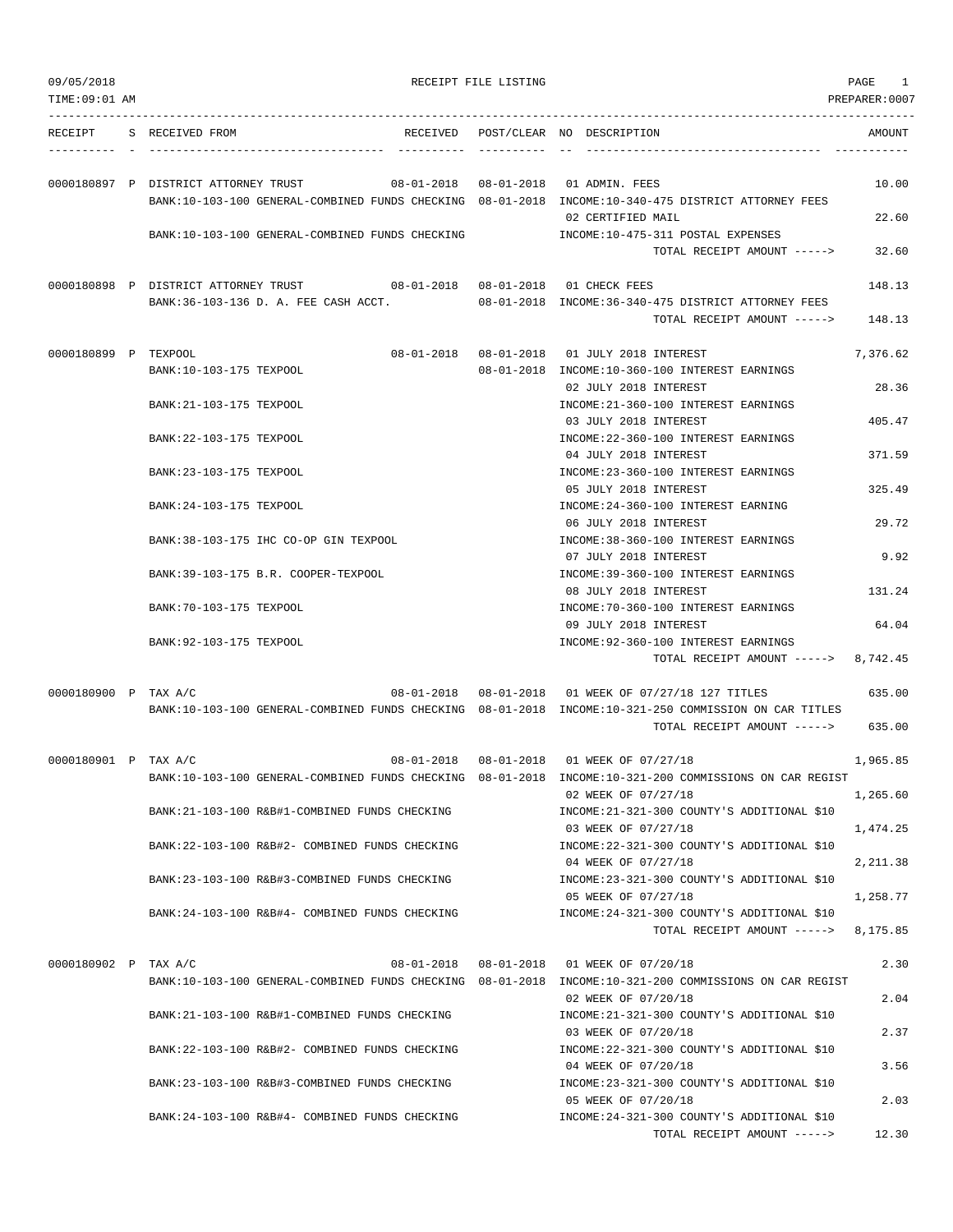TIME:09:01 AM PREPARER:0007

| RECEIPT              | S RECEIVED FROM                                                                                                                             | RECEIVED POST/CLEAR NO DESCRIPTION<br>AMOUNT                                                                                                         |
|----------------------|---------------------------------------------------------------------------------------------------------------------------------------------|------------------------------------------------------------------------------------------------------------------------------------------------------|
|                      |                                                                                                                                             |                                                                                                                                                      |
| 0000180903 P TAX A/C | $08 - 01 - 2018$ $08 - 01 - 2018$<br>BANK:10-103-100 GENERAL-COMBINED FUNDS CHECKING 08-01-2018 INCOME:10-321-200 COMMISSIONS ON CAR REGIST | 01 WEEK OF 07/27/18<br>2.30                                                                                                                          |
|                      | BANK: 21-103-100 R&B#1-COMBINED FUNDS CHECKING                                                                                              | 02 WEEK OF 07/27/18<br>2.04<br>INCOME: 21-321-300 COUNTY'S ADDITIONAL \$10                                                                           |
|                      |                                                                                                                                             | 2.37<br>03 WEEK OF 07/27/18                                                                                                                          |
|                      | BANK: 22-103-100 R&B#2- COMBINED FUNDS CHECKING                                                                                             | INCOME: 22-321-300 COUNTY'S ADDITIONAL \$10<br>04 WEEK OF 07/27/18<br>3.56                                                                           |
|                      | BANK: 23-103-100 R&B#3-COMBINED FUNDS CHECKING                                                                                              | INCOME: 23-321-300 COUNTY'S ADDITIONAL \$10<br>05 WEEK OF 07/27/18<br>2.03                                                                           |
|                      | BANK: 24-103-100 R&B#4- COMBINED FUNDS CHECKING                                                                                             | INCOME: 24-321-300 COUNTY'S ADDITIONAL \$10<br>12.30<br>TOTAL RECEIPT AMOUNT ----->                                                                  |
|                      | 0000180904 P TEXAS ASSOCIATION OF RC&D 08-01-2018 08-01-2018 01 PCT. 4 TRASH CLEANUP                                                        | 2,652.90                                                                                                                                             |
|                      | BANK:24-103-100 R&B#4- COMBINED FUNDS CHECKING 08-01-2018 INCOME:24-370-130 REFUNDS & MISCELLANEOUS                                         | TOTAL RECEIPT AMOUNT -----><br>2,652.90                                                                                                              |
|                      |                                                                                                                                             |                                                                                                                                                      |
| 0000180905 P TAC     | BANK:10-103-100 GENERAL-COMBINED FUNDS CHECKING 08-01-2018 INCOME:10-560-454 R & M AUTOMOBILES                                              | 08-01-2018  08-01-2018  01 REPAIR  2017  FORD(VIN 4017)<br>4,407.43                                                                                  |
|                      |                                                                                                                                             | 4,407.43<br>TOTAL RECEIPT AMOUNT ----->                                                                                                              |
|                      | 0000180906 P CAPITAL TITLE OF TEXAS, LLC 08-02-2018 08-02-2018 01 DON & SHARON SPINNEY-                                                     | 1,400.00                                                                                                                                             |
|                      |                                                                                                                                             | BANK:22-103-100 R&B#2- COMBINED FUNDS CHECKING 08-02-2018 INCOME:22-370-150 TRENTON HIGH MEADOWS SUBDIVISION<br>TOTAL RECEIPT AMOUNT -----> 1,400.00 |
|                      | 0000180907 P APPRAISAL DISTRICT<br>08-02-2018  08-02-2018  01 TAXES                                                                         | 12,719.83                                                                                                                                            |
|                      | BANK:10-103-100 GENERAL-COMBINED FUNDS CHECKING 08-02-2018 INCOME:10-310-110 CURRENT TAXES                                                  | 692.35<br>02 TAXES                                                                                                                                   |
|                      | BANK:60-103-100 SINKING-COMBINED FUND CHECKING                                                                                              | INCOME: 60-310-110 CURRENT TAXES<br>03 TAXES<br>731.16                                                                                               |
|                      | BANK: 21-103-100 R&B#1-COMBINED FUNDS CHECKING                                                                                              | INCOME: 21-310-110 CURRENT TAXES                                                                                                                     |
|                      | BANK: 22-103-100 R&B#2- COMBINED FUNDS CHECKING                                                                                             | 851.71<br>04 TAXES<br>INCOME: 22-310-110 CURRENT TAXES                                                                                               |
|                      |                                                                                                                                             | 1,277.56<br>05 TAXES                                                                                                                                 |
|                      | BANK: 23-103-100 R&B#3-COMBINED FUNDS CHECKING                                                                                              | INCOME: 23-310-110 CURRENT TAXES<br>727.22<br>06 TAXES                                                                                               |
|                      | BANK: 24-103-100 R&B#4- COMBINED FUNDS CHECKING                                                                                             | INCOME: 24-310-110 CURRENT TAXES                                                                                                                     |
|                      | BANK:10-103-100 GENERAL-COMBINED FUNDS CHECKING                                                                                             | 07 TAXES<br>6,052.09<br>INCOME:10-310-120 DELINQUENT TAXES                                                                                           |
|                      |                                                                                                                                             | 64.70<br>08 TAXES<br>INCOME: 60-310-120 DELINOUENT TAXES                                                                                             |
|                      | BANK:60-103-100 SINKING-COMBINED FUND CHECKING                                                                                              | 347.89<br>09 TAXES                                                                                                                                   |
|                      | BANK: 21-103-100 R&B#1-COMBINED FUNDS CHECKING                                                                                              | INCOME: 21-310-120 DELINQUENT TAXES<br>405.24<br>10 TAXES                                                                                            |
|                      | BANK: 22-103-100 R&B#2- COMBINED FUNDS CHECKING                                                                                             | INCOME: 22-310-120 DELINQUENT TAXES                                                                                                                  |
|                      | BANK: 23-103-100 R&B#3-COMBINED FUNDS CHECKING                                                                                              | 607.86<br>11 TAXES<br>INCOME: 23-310-120 DELINQUENT TAXES                                                                                            |
|                      |                                                                                                                                             | 12 TAXES<br>346.01                                                                                                                                   |
|                      | BANK:24-103-100 R&B#4- COMBINED FUNDS CHECKING                                                                                              | INCOME: 24-310-120 DELINQUENT TAXES<br>TOTAL RECEIPT AMOUNT $---24.823.62$                                                                           |
|                      |                                                                                                                                             |                                                                                                                                                      |
|                      | 0000180908 P VISION MEDIA GROUP, INC.                                                                                                       | 08-02-2018  08-02-2018  01 AUG. 2018 TOWER RENT<br>200.00                                                                                            |
|                      | BANK:10-103-100 GENERAL-COMBINED FUNDS CHECKING 08-02-2018 INCOME:10-370-100 KFYN-RADIO TOWER RENT                                          | 200.00<br>TOTAL RECEIPT AMOUNT ----->                                                                                                                |
|                      | 0000180909 P FANNIN COUNTY HEALTH DEPT.<br>08-02-2018                                                                                       | 08-02-2018 01 JULY 2018 FOOD PERMITS &<br>2,150.00                                                                                                   |
|                      | BANK:10-103-100 GENERAL-COMBINED FUNDS CHECKING 08-02-2018 INCOME:10-320-545 FOOD SERV.PERMITS/CLASSES                                      |                                                                                                                                                      |

TOTAL RECEIPT AMOUNT -----> 2,150.00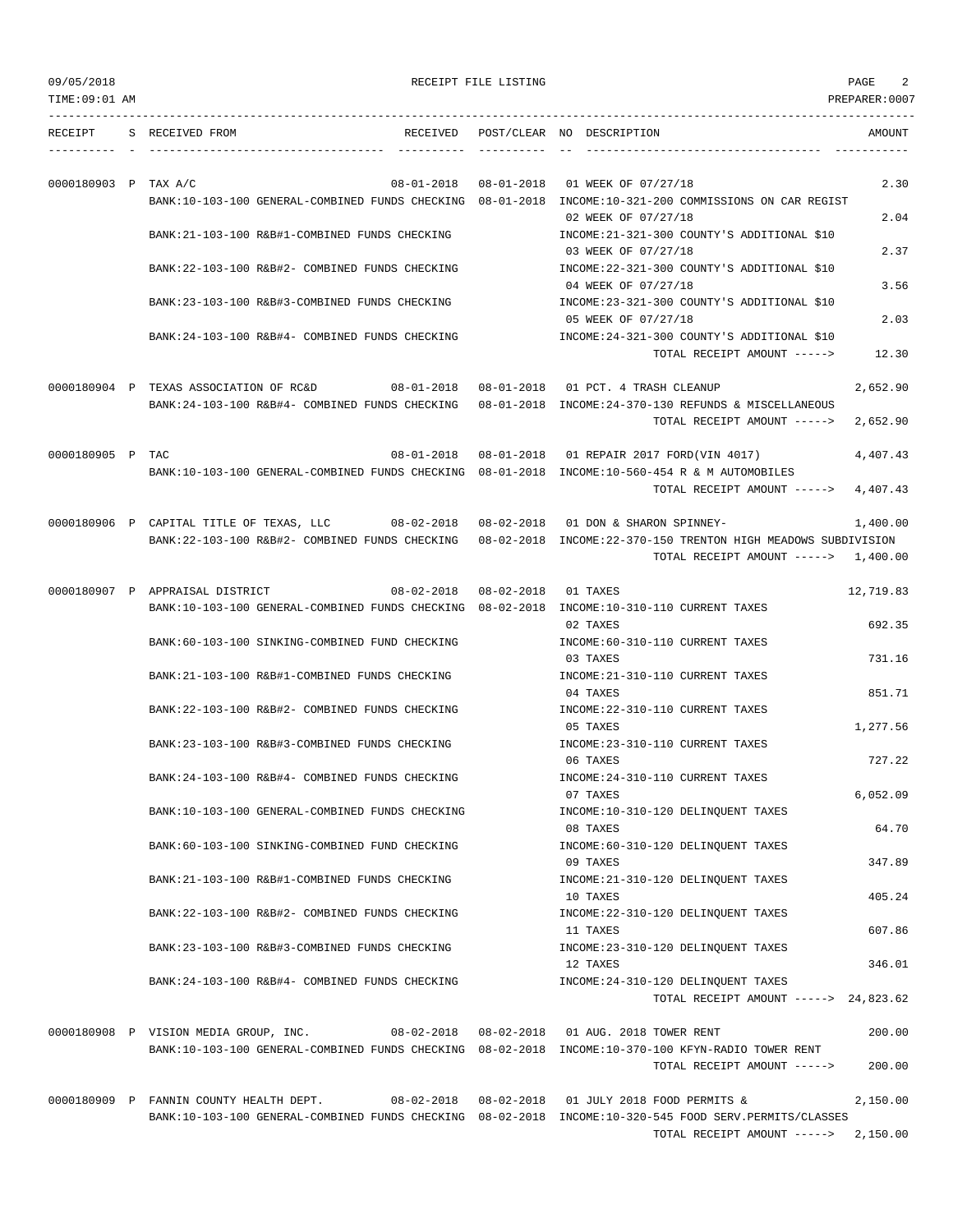| 09/05/2018<br>TIME:09:01 AM |                                                                                                                                                         | RECEIPT FILE LISTING |                                                                                                                                             | PAGE<br>3<br>PREPARER: 0007 |
|-----------------------------|---------------------------------------------------------------------------------------------------------------------------------------------------------|----------------------|---------------------------------------------------------------------------------------------------------------------------------------------|-----------------------------|
| RECEIPT                     | S RECEIVED FROM<br>RECEIVED                                                                                                                             |                      | POST/CLEAR NO DESCRIPTION                                                                                                                   | AMOUNT                      |
|                             | 0000180910 P COMPTROLLER<br>$08 - 02 - 2018$<br>BANK:10-103-100 GENERAL-COMBINED FUNDS CHECKING 08-02-2018 INCOME:10-425-465 PHYSICAL EVID. ANALYSES    | $08 - 02 - 2018$     | 01 PHYSICAL EVID. ANALYSES<br>TOTAL RECEIPT AMOUNT ----->                                                                                   | 922.00<br>922.00            |
|                             | 0000180911 P GLEN HUTSON<br>$08 - 03 - 2018$<br>BANK: 22-103-100 R&B#2- COMBINED FUNDS CHECKING                                                         | $08 - 03 - 2018$     | 01 CULVERT<br>08-03-2018 INCOME:22-370-145 REIMBURSEMENT OF MATERIALS<br>TOTAL RECEIPT AMOUNT ----->                                        | 401.60<br>401.60            |
|                             | 0000180912 P SCOTT BRADSHAW<br>$08 - 03 - 2018$<br>BANK:21-103-100 R&B#1-COMBINED FUNDS CHECKING                                                        | $08 - 03 - 2018$     | 01 CULVERT<br>08-03-2018 INCOME:21-370-145 REIMBURSEMENT OF MATERIALS<br>TOTAL RECEIPT AMOUNT ----->                                        | 201.60<br>201.60            |
|                             | 0000180913 P GEORGE TAYLOR<br>$08 - 03 - 2018$<br>BANK: 21-103-100 R&B#1-COMBINED FUNDS CHECKING                                                        | $08 - 03 - 2018$     | 01 TIN HORN<br>08-03-2018 INCOME:21-370-145 REIMBURSEMENT OF MATERIALS<br>TOTAL RECEIPT AMOUNT ----->                                       | 452.00<br>452.00            |
|                             | $08 - 06 - 2018$<br>0000180914 P BOND SUPERVISION<br>BANK:10-103-100 GENERAL-COMBINED FUNDS CHECKING 08-06-2018 INCOME:10-340-573 BOND SUPERVISION FEES | $08 - 06 - 2018$     | 01 WEEK OF 07/30/18 THRU 08/02/18<br>TOTAL RECEIPT AMOUNT ----->                                                                            | 1,440.00<br>1,440.00        |
|                             | 0000180915 P TEXAS HISTORIAL COMMISSION<br>$08 - 06 - 2018$<br>BANK: 31-103-100 COURTHOUSE RESTORATION-COMB. FUND 08-06-2018                            | $08 - 06 - 2018$     | 01 COURTHOUSE PROGRAM GRANT<br>INCOME: 31-330-510 COURTHOUSE RESTORATION<br>TOTAL RECEIPT AMOUNT -----> 187,678.70                          | 187,678.70                  |
|                             | 0000180916 P GOVERNOR- FISCAL<br>$08 - 06 - 2018$<br>BANK: 72-103-100 INV. CRIMES AGAINST CHILDREN-COMB. 08-06-2018                                     | 08-06-2018           | 01 SPECIAL INVESTIGATOR FOR<br>INCOME: 72-330-560 INVESTIGATOR CRIMES AGAINST CHILDRE<br>TOTAL RECEIPT AMOUNT ----->                        | 3,231.41<br>3,231.41        |
|                             | 0000180917 P COMPTROLLER - JUDICIARY<br>$08 - 06 - 2018$<br>BANK:10-103-100 GENERAL-COMBINED FUNDS CHECKING 08-06-2018                                  | $08 - 06 - 2018$     | 01 LONGEVITY<br>INCOME:10-370-151 ASST. DA LONGEVITY PAY<br>TOTAL RECEIPT AMOUNT ----->                                                     | 1,080.00<br>1,080.00        |
|                             | 0000180918 P JUVENILE PROBATION<br>$08 - 06 - 2018$<br>BANK:87-103-187 CASH-JUVENILE PROBATION                                                          | $08 - 06 - 2018$     | 01 PID-2177 PROBATION FEES<br>08-06-2018 INCOME:87-340-575 JUVENILE PROBATION FEES<br>TOTAL RECEIPT AMOUNT ----->                           | 20.00<br>20.00              |
|                             | 0000180919 P JUVENILE PROBATION<br>BANK:87-103-187 CASH-JUVENILE PROBATION                                                                              |                      | 08-06-2018  08-06-2018  01  PID-2217  PROBATION FEES<br>08-06-2018 INCOME:87-340-575 JUVENILE PROBATION FEES<br>TOTAL RECEIPT AMOUNT -----> | 20.00<br>20.00              |
|                             | 0000180920 P NEIL T. PRITCHETT<br>BANK:21-103-100 R&B#1-COMBINED FUNDS CHECKING                                                                         |                      | 08-06-2018  08-06-2018  01 CULVERT & ROCK<br>08-06-2018 INCOME:21-370-145 REIMBURSEMENT OF MATERIALS<br>TOTAL RECEIPT AMOUNT ----->         | 401.60<br>401.60            |
|                             | 0000180921 P FANNIN COUNTY TITLE<br>BANK:22-103-100 R&B#2- COMBINED FUNDS CHECKING 08-06-2018 INCOME:22-370-150 TRENTON HIGH MEADOWS SUBDIVISION        |                      | 08-06-2018  08-06-2018  01 JIMMY LYNN GRAY GF#1807007F<br>TOTAL RECEIPT AMOUNT -----> 1,350.00                                              | 1,350.00                    |
|                             | 0000180922 P LEGEND BANK<br>BANK:10-103-100 GENERAL-COMBINED FUNDS CHECKING 08-06-2018 INCOME:10-360-100 INTEREST EARNINGS                              |                      | 08-06-2018  08-06-2018  01 JULY  2018 INTEREST                                                                                              | 297.43                      |
|                             | BANK:11-103-100 C.H. SECURITY-COMBINED FUNDS CKIN                                                                                                       |                      | 02 JULY 2018 INTEREST<br>INCOME:11-360-100 INTEREST EARNINGS<br>03 JULY 2018 INTEREST                                                       | 13.60<br>0.58               |
|                             | BANK:12-103-100 CO.CLK.VITAL STAT.-COMB.FUNDS CKI                                                                                                       |                      | INCOME:12-360-100 INTEREST EARNINGS<br>04 JULY 2018 INTEREST                                                                                | 7.22                        |
|                             | BANK:18-103-100 CO.CLK.REC.MNGMT.-COMB.FUNDS CKIN                                                                                                       |                      | INCOME:18-360-100 INTEREST EARNINGS                                                                                                         |                             |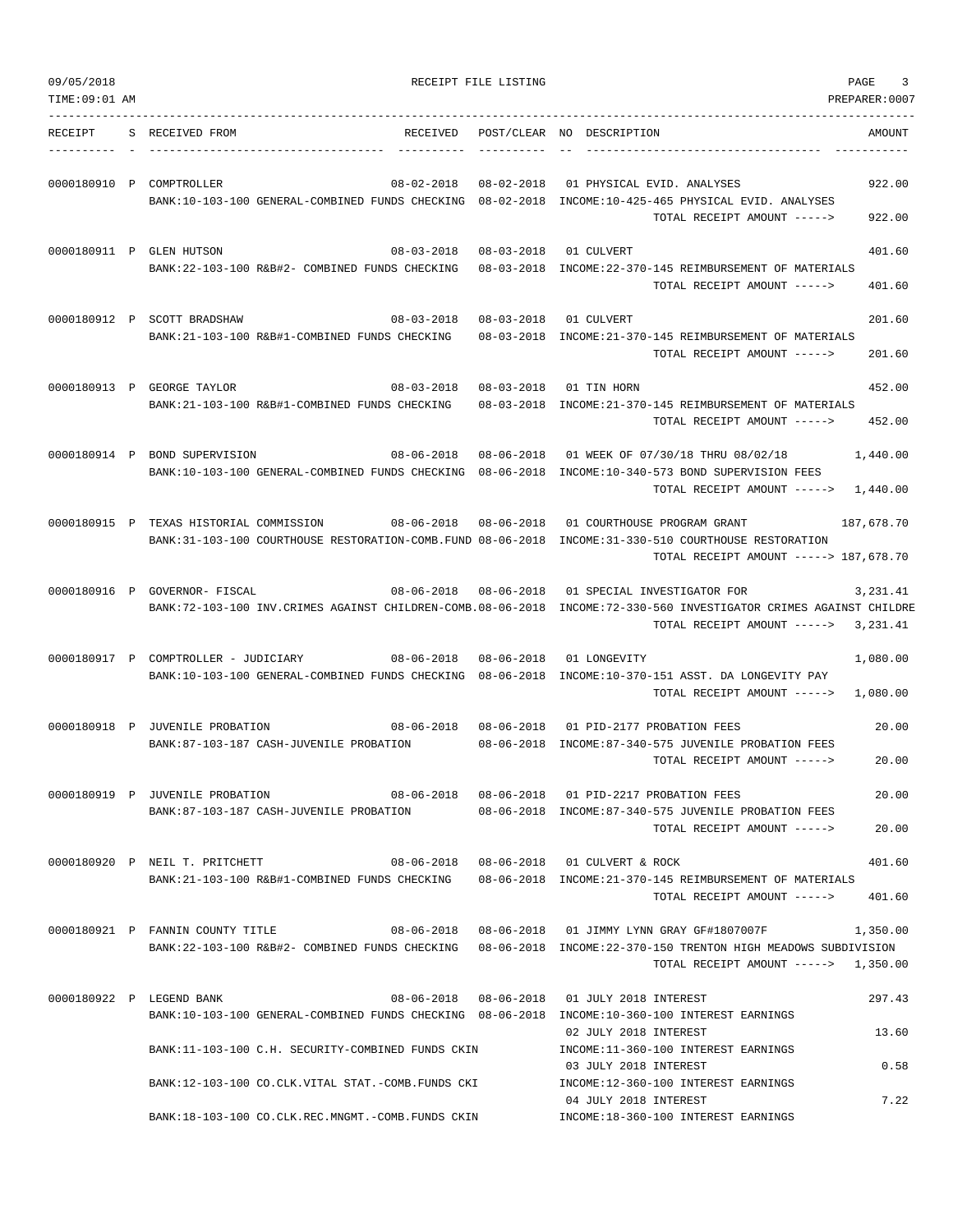### TIME:09:01 AM PREPARER:0007

## 09/05/2018 RECEIPT FILE LISTING PAGE 4

--------------------------------------------------------------------------------------------------------------------------------- RECEIPT S RECEIVED FROM THE RECEIVED POST/CLEAR NO DESCRIPTION THE RECEIVED AMOUNT ---------- - ----------------------------------- ---------- ---------- -- ----------------------------------- ----------- 0000180922 Continued 05 JULY 2018 INTEREST 1.17 BANK:19-103-100 DIST.CLK.REC.MNGMT-COMB.FUNDS CKI INCOME:19-360-100 INTEREST EARNINGS 06 JULY 2018 INTEREST 4.66 BANK:20-103-100 CO.OFF.REC.MNGMT-COMB. FUNDS CKIN INCOME:20-360-100 INTEREST EARNINGS 07 JULY 2018 INTEREST 17.49 BANK:21-103-100 R&B#1-COMBINED FUNDS CHECKING INCOME:21-360-100 INTEREST EARNINGS 08 JULY 2018 INTEREST 21.81 BANK: 22-103-100 R&B#2- COMBINED FUNDS CHECKING INCOME: 22-360-100 INTEREST EARNINGS 09 JULY 2018 INTEREST 73.64 BANK:23-103-100 R&B#3-COMBINED FUNDS CHECKING INCOME:23-360-100 INTEREST EARNINGS 10 JULY 2018 INTEREST 15.23 BANK:24-103-100 R&B#4- COMBINED FUNDS CHECKING INCOME:24-360-100 INTEREST EARNING 11 JULY 2018 INTEREST 5.06 BANK:26-103-100 J.P.#1 JUST.CT.TECH-COMB.FUND CKI INCOME:26-360-100 INTEREST EARNINGS 12 JULY 2018 INTEREST 1.13 BANK:27-103-100 J.P.#2 JUST.CT.TECH-COMB.FUND CKI INCOME:27-360-100 INTEREST EARNINGS 13 JULY 2018 INTEREST 0.58 BANK:28-103-100 J.P.#3 JUST.CT.TECH-COMB.FUND CKI INCOME:28-360-100 INTEREST EARNINGS 14 JULY 2018 INTEREST 2.90 BANK:34-103-100 DISTRICT CT.REC.ARCHIVE COMB.FUND INCOME:34-360-100 INTEREST INCOME 15 JULY 2018 INTEREST 16.85 BANK:35-103-100 LAW LIBRARY-COMBINED FUND CHECKIN INCOME:35-360-100 INTEREST EARNINGS 16 JULY 2018 INTEREST 0.04 BANK:38-103-100 IHC CO-OP GIN-COMBINED FUND CKING INCOME:38-360-100 INTEREST EARNINGS 17 JULY 2018 INTEREST 1.42 BANK:39-103-100 IHC B.R. COOPER-COMB.FUND CHECKIN INCOME:39-360-100 INTEREST EARNINGS 18 JULY 2018 INTEREST 1.47 BANK:52-103-100 CO.CLK.COURT RECORDS PRESERVATION INCOME:52-360-100 INTEREST EARNINGS 19 JULY 2018 INTEREST 3.63 BANK:59-103-100 DRUG COURT-COMBINED FUNDS INCOME:59-360-100 INTEREST EARNINGS 20 JULY 2018 INTEREST 3.24 BANK:62-103-100 DIST.CLK.COURT RECORDS PRESERVATI INCOME:62-360-100 INTEREST EARNINGS 21 JULY 2018 INTEREST 1.71 BANK:70-103-100 RIGHT OF WAY-COMBINED FUND CHECKI INCOME:70-360-100 INTEREST EARNINGS 22 JULY 2018 INTEREST 0.44 BANK:92-103-100 STATZER-COMBINED FUNDS CHECKING INCOME:92-360-100 INTEREST EARNINGS 23 JULY 2018 INTEREST 0.30 BANK:36-103-136 D. A. FEE CASH ACCT. INCOME:36-360-100 INTEREST EARNINGS-D.A. FEE 24 JULY 2018 INTEREST 0.69 BANK:36-103-236 D.A. FEE SEIZURE FUND INCOME:36-360-236 INTEREST EARNINGS-SEIZURE FUND 25 JULY 2018 INTEREST 0.14 BANK:37-103-137 CASH-CONTRABAND SEIZURE INCOME:37-360-100 INTEREST EARNINGS 26 JULY 2018 INTEREST 0.02 BANK:55-103-155 F.C. LAW ENFORCEMENT EDUCATION INCOME:55-360-100 INTEREST EARNINGS 27 JULY 2018 INTEREST 2.96 BANK:56-103-156 CASH-F C SHERIFF FORFEITURE INCOME:56-360-100 INTEREST EARNINGS-SO FORFEITURE 28 JULY 2018 INTEREST 2.14 BANK:56-103-159 CASH-FEDERAL FORFEITURE 2018 INCOME:56-360-100 INTEREST EARNINGS-SO FORFEITURE 29 JULY 2018 INTEREST 5.32 BANK:89-103-992 CASH-INTEREST INCOME **INCOME:89-360-189 INTEREST INCOME** 30 JULY 2018 INTEREST 6.50 BANK:10-100-100 PAYROLL INCOME:10-360-100 INTEREST EARNINGS 31 JULY 2018 INTEREST 5,318.30 BANK:66-103-166 ICS DEPOSIT INCOME:66-360-166 INTEREST EARNINGS ICS TOTAL RECEIPT AMOUNT -----> 5,827.67

> BANK:24-103-100 R&B#4- COMBINED FUNDS CHECKING 08-07-2018 INCOME:24-370-145 REIMBURSEMENT OF MATERIALS TOTAL RECEIPT AMOUNT -----> 570.20

0000180923 P BRANDON K. WILLIAMS 08-07-2018 08-07-2018 01 TIN HORN 570.20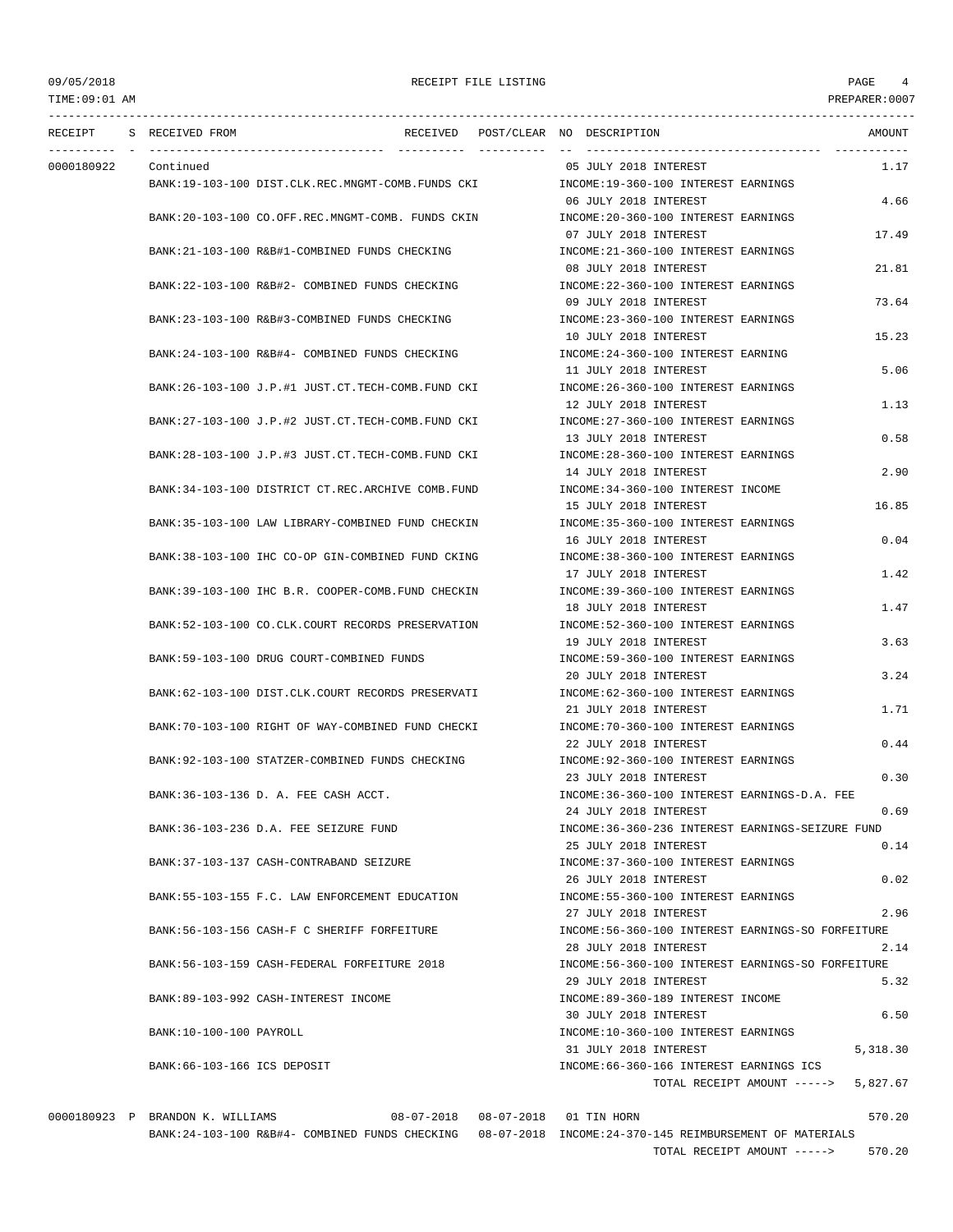| 09/05/2018<br>TIME: 09:01 AM |                                                                                                    | RECEIPT FILE LISTING |                                                                                                    | PAGE<br>5<br>PREPARER: 0007 |
|------------------------------|----------------------------------------------------------------------------------------------------|----------------------|----------------------------------------------------------------------------------------------------|-----------------------------|
|                              |                                                                                                    |                      |                                                                                                    |                             |
| RECEIPT                      | S RECEIVED FROM<br>RECEIVED                                                                        |                      | POST/CLEAR NO DESCRIPTION                                                                          | AMOUNT                      |
|                              | 0000180924 P JUVENILE PROBATION                                                                    |                      | 08-08-2018  08-08-2018  01 PID-2222  COURT COSTS                                                   | 5.00                        |
|                              | BANK:87-103-187 CASH-JUVENILE PROBATION                                                            |                      | 08-08-2018 INCOME:87-340-575 JUVENILE PROBATION FEES<br>TOTAL RECEIPT AMOUNT ----->                | 5.00                        |
|                              | 0000180925 P U.S. DEPT. OF JUSTICE                                                                 |                      | 08-09-2018  08-09-2018  01 EQUITABLE SHARING                                                       | 1,377.30                    |
|                              | BANK: 56-103-159 CASH-FEDERAL FORFEITURE 2018                                                      |                      | 08-09-2018 INCOME:56-355-560 FEDERAL FORFEITURE FUNDS 2018<br>TOTAL RECEIPT AMOUNT $--- $ 1.377.30 |                             |
|                              | 0000180926 P CONSTABLE PCT. # 1                                                                    |                      | 08-09-2018  08-09-2018  01 SERVE PAPERS                                                            | 70.00                       |
|                              | BANK:10-103-100 GENERAL-COMBINED FUNDS CHECKING 08-09-2018 INCOME:10-340-551 CONSTABLE PCT. 1 FEES |                      | TOTAL RECEIPT AMOUNT ----->                                                                        | 70.00                       |
|                              | 0000180927 P APPRAISAL DISTRICT<br>08-09-2018                                                      | 08-09-2018 01 TAXES  |                                                                                                    | 12,490.62                   |
|                              | BANK:10-103-100 GENERAL-COMBINED FUNDS CHECKING 08-09-2018 INCOME:10-310-110 CURRENT TAXES         |                      | 02 TAXES                                                                                           | 680.19                      |
|                              | BANK:60-103-100 SINKING-COMBINED FUND CHECKING                                                     |                      | INCOME: 60-310-110 CURRENT TAXES<br>03 TAXES                                                       | 717.99                      |
|                              | BANK: 21-103-100 R&B#1-COMBINED FUNDS CHECKING                                                     |                      | INCOME: 21-310-110 CURRENT TAXES                                                                   |                             |
|                              | BANK: 22-103-100 R&B#2- COMBINED FUNDS CHECKING                                                    |                      | 04 TAXES<br>INCOME: 22-310-110 CURRENT TAXES                                                       | 836.36                      |
|                              | BANK: 23-103-100 R&B#3-COMBINED FUNDS CHECKING                                                     |                      | 05 TAXES<br>INCOME: 23-310-110 CURRENT TAXES                                                       | 1,254.54                    |
|                              |                                                                                                    |                      | 06 TAXES                                                                                           | 714.11                      |
|                              | BANK: 24-103-100 R&B#4- COMBINED FUNDS CHECKING                                                    |                      | INCOME: 24-310-110 CURRENT TAXES<br>07 TAXES                                                       | 1,708.06                    |
|                              | BANK:10-103-100 GENERAL-COMBINED FUNDS CHECKING                                                    |                      | INCOME:10-310-120 DELINQUENT TAXES<br>08 TAXES                                                     | 5.72                        |
|                              | BANK:60-103-100 SINKING-COMBINED FUND CHECKING                                                     |                      | INCOME: 60-310-120 DELINQUENT TAXES<br>09 TAXES                                                    | 98.18                       |
|                              | BANK: 21-103-100 R&B#1-COMBINED FUNDS CHECKING                                                     |                      | INCOME: 21-310-120 DELINQUENT TAXES                                                                |                             |
|                              | BANK: 22-103-100 R&B#2- COMBINED FUNDS CHECKING                                                    |                      | 10 TAXES<br>INCOME: 22-310-120 DELINQUENT TAXES                                                    | 114.37                      |
|                              | BANK: 23-103-100 R&B#3-COMBINED FUNDS CHECKING                                                     |                      | 11 TAXES<br>INCOME: 23-310-120 DELINQUENT TAXES                                                    | 171.56                      |
|                              |                                                                                                    |                      | 12 TAXES                                                                                           | 97.66                       |
|                              | BANK:24-103-100 R&B#4- COMBINED FUNDS CHECKING                                                     |                      | INCOME: 24-310-120 DELINQUENT TAXES<br>TOTAL RECEIPT AMOUNT -----> 18,889.36                       |                             |
|                              | 0000180928 P COMPTROLLER                                                                           |                      | 08-10-2018  08-10-2018  01 JUNE  2018  LOCAL SALES TAX                                             | 84,208.86                   |
|                              | BANK:10-103-100 GENERAL-COMBINED FUNDS CHECKING 08-10-2018 INCOME:10-318-160 SALES TAX REVENUES    |                      | 02 JUNE 2018 LOCAL SALES TAX                                                                       | 4,840.50                    |
|                              | BANK: 21-103-100 R&B#1-COMBINED FUNDS CHECKING                                                     |                      | INCOME: 21-318-160 SALES TAX REVENUES<br>03 JUNE 2018 LOCAL SALES TAX                              | 5,638.54                    |
|                              | BANK:22-103-100 R&B#2- COMBINED FUNDS CHECKING                                                     |                      | INCOME: 22-318-160 SALES TAX REVENUES                                                              |                             |
|                              | BANK: 23-103-100 R&B#3-COMBINED FUNDS CHECKING                                                     |                      | 04 JUNE 2018 LOCAL SALES TAX<br>INCOME: 23-318-160 SALES TAX REVENUES                              | 8,457.81                    |
|                              | BANK:24-103-100 R&B#4- COMBINED FUNDS CHECKING                                                     |                      | 05 JUNE 2018 LOCAL SALES TAX<br>INCOME: 24-318-160 SALES TAX REVENUES                              | 4,814.37                    |
|                              |                                                                                                    |                      | TOTAL RECEIPT AMOUNT -----> 107,960.08                                                             |                             |
|                              | 08-10-2018<br>0000180929 P MACK SELLS<br>BANK:21-103-100 R&B#1-COMBINED FUNDS CHECKING             |                      | 08-10-2018 01 ROCK & TIN HORN<br>08-10-2018 INCOME:21-370-145 REIMBURSEMENT OF MATERIALS           | 452.00                      |
|                              |                                                                                                    |                      | TOTAL RECEIPT AMOUNT ----->                                                                        | 452.00                      |
|                              | 0000180930 P BRETT ATCHLEY                                                                         |                      | 08-10-2018  08-10-2018  01 ROCL & CULVERT                                                          | 501.20                      |
|                              | BANK:21-103-100 R&B#1-COMBINED FUNDS CHECKING                                                      |                      | 08-10-2018 INCOME:21-370-145 REIMBURSEMENT OF MATERIALS<br>TOTAL RECEIPT AMOUNT ----->             | 501.20                      |
|                              |                                                                                                    |                      |                                                                                                    |                             |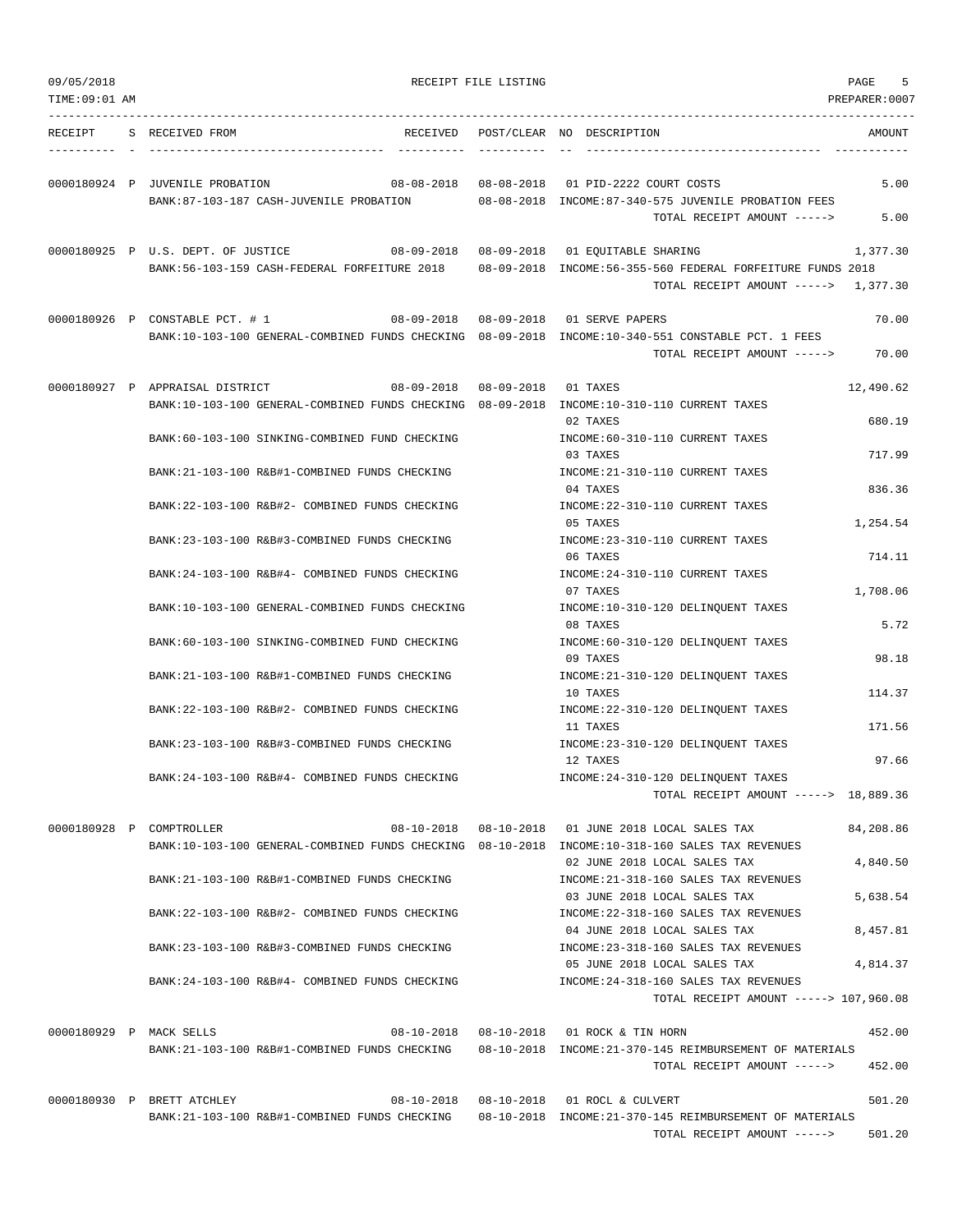TIME:09:01 AM PREPARER:0007 --------------------------------------------------------------------------------------------------------------------------------- RECEIPT S RECEIVED FROM THE RECEIVED POST/CLEAR NO DESCRIPTION THE RECEIVED AMOUNT ---------- - ----------------------------------- ---------- ---------- -- ----------------------------------- ----------- 0000180931 P TAX A/C 08-10-2018 08-10-2018 01 WEEK OF 08/08/18 3,026.10 BANK:10-103-100 GENERAL-COMBINED FUNDS CHECKING 08-10-2018 INCOME:10-321-200 COMMISSIONS ON CAR REGIST 02 WEEK OF 08/08/18 1,783.25 BANK:21-103-100 R&B#1-COMBINED FUNDS CHECKING INCOME:21-321-300 COUNTY'S ADDITIONAL \$10 03 WEEK OF 08/08/18 2,077.25 BANK:22-103-100 R&B#2- COMBINED FUNDS CHECKING INCOME:22-321-300 COUNTY'S ADDITIONAL \$10 04 WEEK OF 08/08/18 3,115.87 BANK:23-103-100 R&B#3-COMBINED FUNDS CHECKING INCOME:23-321-300 COUNTY'S ADDITIONAL \$10 05 WEEK OF 08/08/18 1,773.63 BANK:24-103-100 R&B#4- COMBINED FUNDS CHECKING INCOME:24-321-300 COUNTY'S ADDITIONAL \$10 TOTAL RECEIPT AMOUNT -----> 11,776.10 0000180932 P TAX A/C 08-10-2018 08-10-2018 01 WEEK OF 02/09/18 36.90 BANK:10-103-100 GENERAL-COMBINED FUNDS CHECKING 08-10-2018 INCOME:10-321-200 COMMISSIONS ON CAR REGIST 02 WEEK OF 02/09/18 192.53 BANK:21-103-100 R&B#1-COMBINED FUNDS CHECKING INCOME:21-321-300 COUNTY'S ADDITIONAL \$10 03 WEEK OF 02/09/18 224.26 BANK:22-103-100 R&B#2- COMBINED FUNDS CHECKING INCOME:22-321-300 COUNTY'S ADDITIONAL \$10 04 WEEK OF 02/09/18 336.40 BANK:23-103-100 R&B#3-COMBINED FUNDS CHECKING INCOME:23-321-300 COUNTY'S ADDITIONAL \$10 05 WEEK OF 02/09/18 191.49 BANK:24-103-100 R&B#4- COMBINED FUNDS CHECKING INCOME:24-321-300 COUNTY'S ADDITIONAL \$10 TOTAL RECEIPT AMOUNT -----> 981.58 0000180933 P TAX A/C 08-10-2018 08-10-2018 01 WEEK OF 08/03/18 175 TITLES 875.00 BANK:10-103-100 GENERAL-COMBINED FUNDS CHECKING 08-10-2018 INCOME:10-321-250 COMMISSION ON CAR TITLES TOTAL RECEIPT AMOUNT -----> 875.00 0000180934 P TAX A/C 08-10-2018 08-10-2018 01 WEEK OF 08/08/18 119.60 BANK:10-103-100 GENERAL-COMBINED FUNDS CHECKING 08-10-2018 INCOME:10-321-200 COMMISSIONS ON CAR REGIST 02 WEEK OF 08/08/18 105.98 BANK:21-103-100 R&B#1-COMBINED FUNDS CHECKING INCOME:21-321-300 COUNTY'S ADDITIONAL \$10 03 WEEK OF 08/08/18 123.45 BANK:22-103-100 R&B#2- COMBINED FUNDS CHECKING INCOME:22-321-300 COUNTY'S ADDITIONAL \$10 04 WEEK OF 08/08/18 185.17 BANK:23-103-100 R&B#3-COMBINED FUNDS CHECKING INCOME:23-321-300 COUNTY'S ADDITIONAL \$10 05 WEEK OF 08/08/18 105.40 BANK:24-103-100 R&B#4- COMBINED FUNDS CHECKING INCOME:24-321-300 COUNTY'S ADDITIONAL \$10 TOTAL RECEIPT AMOUNT -----> 639.60 0000180935 P BOND SUPERVISION 08-13-2018 08-13-2018 01 WEEK OF 08/06/18 THRU 08/09/18 1,105.00 BANK:10-103-100 GENERAL-COMBINED FUNDS CHECKING 08-13-2018 INCOME:10-340-573 BOND SUPERVISION FEES TOTAL RECEIPT AMOUNT -----> 1,105.00 0000180936 P TOM FOX 08-13-2018 08-13-2018 01 CULVERTS & ROCK 800.00 BANK:21-103-100 R&B#1-COMBINED FUNDS CHECKING 08-13-2018 INCOME:21-370-145 REIMBURSEMENT OF MATERIALS TOTAL RECEIPT AMOUNT -----> 800.00 0000180937 P RICHARD SELLS 08-14-2018 08-14-2018 01 STATZLER LEASE RENEWAL 560.00 BANK:92-103-100 STATZER-COMBINED FUNDS CHECKING 08-14-2018 INCOME:92-370-100 RENT TOTAL RECEIPT AMOUNT -----> 560.00 0000180938 P SECRETARY OF STATE  $08-14-2018$  08-14-2018 01 CHAPTER 19 911.82 BANK:45-103-100 CHAPTER 19-COMBINED FUNDS CHECKIN08-14-2018 INCOME:45-330-403 CHAPTER 19 FUNDS TOTAL RECEIPT AMOUNT -----> 911.82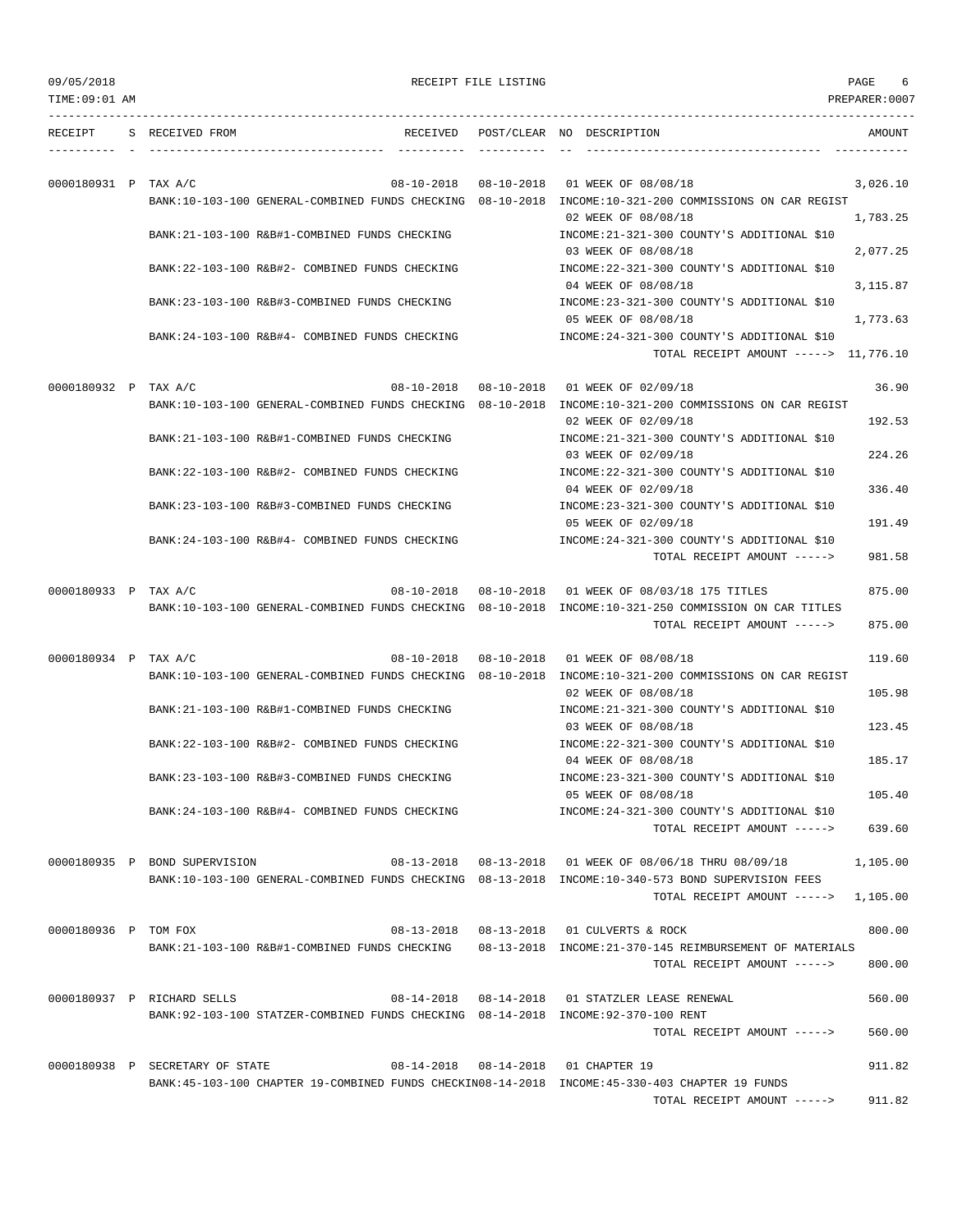| 09/05/2018            |                                                                                                                                                         | RECEIPT FILE LISTING |                                                                                                                                       | PAGE<br>7            |
|-----------------------|---------------------------------------------------------------------------------------------------------------------------------------------------------|----------------------|---------------------------------------------------------------------------------------------------------------------------------------|----------------------|
| TIME: 09:01 AM        |                                                                                                                                                         |                      |                                                                                                                                       | PREPARER:0007        |
| RECEIPT               | S RECEIVED FROM<br>RECEIVED                                                                                                                             |                      | POST/CLEAR NO DESCRIPTION                                                                                                             | AMOUNT               |
|                       | 0000180939 P MAX HUTCHINGS<br>08-14-2018<br>BANK:23-103-100 R&B#3-COMBINED FUNDS CHECKING                                                               |                      | 08-14-2018 01 CULVERT<br>08-14-2018 INCOME:23-370-145 REIMBURSEMENT OF MATERIALS<br>TOTAL RECEIPT AMOUNT ----->                       | 757.50<br>757.50     |
| 0000180940 P WIRECARD | BANK:10-103-100 GENERAL-COMBINED FUNDS CHECKING 08-14-2018 INCOME:10-510-420 TELEPHONE                                                                  |                      | 08-14-2018  08-14-2018  01  PHONE BILL REFUND<br>TOTAL RECEIPT AMOUNT ----->                                                          | 59.50<br>59.50       |
|                       | 0000180941 P JUVENILE PROBATION<br>BANK:87-103-187 CASH-JUVENILE PROBATION                                                                              |                      | 08-16-2018  08-16-2018  01  PID- 2213 DEFERRED<br>08-16-2018 INCOME:87-340-575 JUVENILE PROBATION FEES<br>TOTAL RECEIPT AMOUNT -----> | 10.00<br>10.00       |
|                       | $08 - 16 - 2018$<br>0000180942 P JUVENILE PROBATION<br>BANK:87-103-187 CASH-JUVENILE PROBATION                                                          | $08 - 16 - 2018$     | 01 PID-2231 RESTITUTION<br>08-16-2018 INCOME:87-340-576 JUVENILE PROBATION RESTITUTION<br>TOTAL RECEIPT AMOUNT ----->                 | 30.00<br>30.00       |
|                       | 0000180943 P COMPTROLLER - JUDICIARY<br>BANK:10-103-100 GENERAL-COMBINED FUNDS CHECKING 08-16-2018 INCOME:10-370-139 STATE JUROR REIMB.FEE              |                      | 08-16-2018  08-16-2018  01  Q2  JUROR REIMBURSEMENT<br>TOTAL RECEIPT AMOUNT ----->                                                    | 2,652.00<br>2,652.00 |
|                       | 08-16-2018  08-16-2018<br>0000180944 P APPRAISAL DISTRICT<br>BANK:10-103-100 GENERAL-COMBINED FUNDS CHECKING 08-16-2018 INCOME:10-310-110 CURRENT TAXES |                      | 01 TAXES                                                                                                                              | 16,867.87            |
|                       | BANK:60-103-100 SINKING-COMBINED FUND CHECKING                                                                                                          |                      | 02 TAXES<br>INCOME: 60-310-110 CURRENT TAXES                                                                                          | 960.78               |
|                       | BANK: 21-103-100 R&B#1-COMBINED FUNDS CHECKING                                                                                                          |                      | 03 TAXES<br>INCOME: 21-310-110 CURRENT TAXES<br>04 TAXES                                                                              | 969.60<br>1,129.46   |
|                       | BANK: 22-103-100 R&B#2- COMBINED FUNDS CHECKING                                                                                                         |                      | INCOME: 22-310-110 CURRENT TAXES<br>05 TAXES                                                                                          | 1,694.18             |
|                       | BANK: 23-103-100 R&B#3-COMBINED FUNDS CHECKING                                                                                                          |                      | INCOME: 23-310-110 CURRENT TAXES<br>06 TAXES                                                                                          | 964.37               |
|                       | BANK: 24-103-100 R&B#4- COMBINED FUNDS CHECKING                                                                                                         |                      | INCOME: 24-310-110 CURRENT TAXES<br>07 TAXES                                                                                          | 7,730.79             |
|                       | BANK:10-103-100 GENERAL-COMBINED FUNDS CHECKING<br>BANK:60-103-100 SINKING-COMBINED FUND CHECKING                                                       |                      | INCOME:10-310-120 DELINQUENT TAXES<br>08 TAXES<br>INCOME: 60-310-120 DELINQUENT TAXES                                                 | 50.48                |
|                       | BANK: 21-103-100 R&B#1-COMBINED FUNDS CHECKING                                                                                                          |                      | 09 TAXES<br>INCOME: 21-310-120 DELINQUENT TAXES                                                                                       | 444.38               |
|                       | BANK:22-103-100 R&B#2- COMBINED FUNDS CHECKING                                                                                                          |                      | 10 TAXES<br>INCOME: 22-310-120 DELINQUENT TAXES                                                                                       | 517.65               |
|                       | BANK: 23-103-100 R&B#3-COMBINED FUNDS CHECKING                                                                                                          |                      | 11 TAXES<br>INCOME: 23-310-120 DELINQUENT TAXES<br>12 TAXES                                                                           | 776.47<br>441.98     |
|                       | BANK:24-103-100 R&B#4- COMBINED FUNDS CHECKING                                                                                                          |                      | INCOME: 24-310-120 DELINQUENT TAXES<br>TOTAL RECEIPT AMOUNT -----> 32,548.01                                                          |                      |
|                       | 0000180945 P TRACY A. MYERS<br>BANK:22-103-100 R&B#2- COMBINED FUNDS CHECKING 08-16-2018 INCOME:22-370-145 REIMBURSEMENT OF MATERIALS                   |                      | 08-16-2018  08-16-2018  01 CULVERT<br>TOTAL RECEIPT AMOUNT ----->                                                                     | 252.00<br>252.00     |
|                       | 0000180946 P TERRY DOUGLAS<br>08-16-2018<br>BANK:22-103-100 R&B#2- COMBINED FUNDS CHECKING 08-16-2018 INCOME:22-370-145 REIMBURSEMENT OF MATERIALS      |                      | 08-16-2018 01 CULVERT<br>TOTAL RECEIPT AMOUNT ----->                                                                                  | 404.00<br>404.00     |
|                       | 0000180947 P JEFF MARTIN BAILEY<br>BANK: 22-103-100 R&B#2- COMBINED FUNDS CHECKING 08-16-2018 INCOME: 22-370-145 REIMBURSEMENT OF MATERIALS             |                      | 08-16-2018  08-16-2018  01 CULVERT<br>TOTAL RECEIPT AMOUNT ----->                                                                     | 202.00<br>202.00     |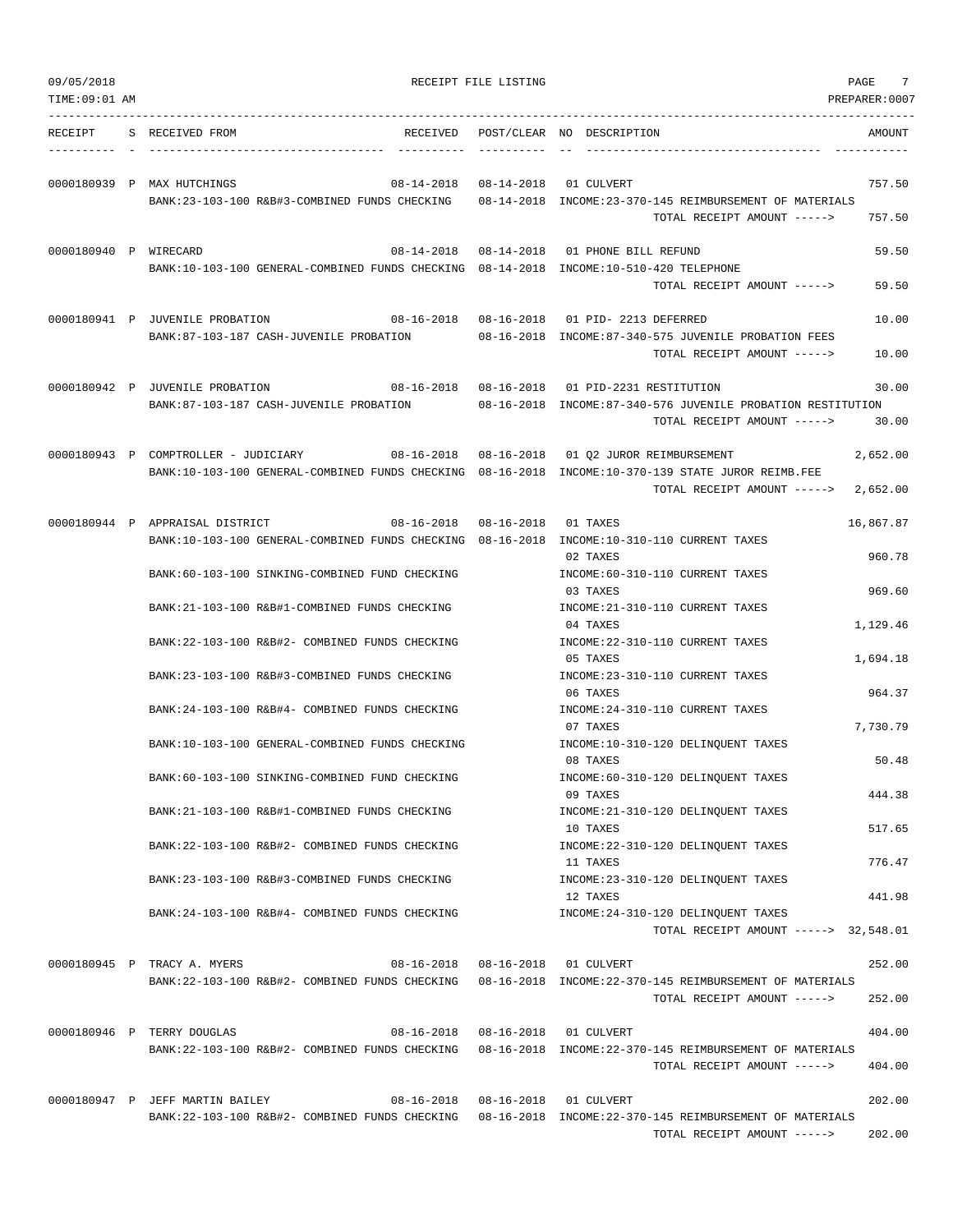| 09/05/2018    | RECEIPT FILE LISTING                                                                                                                    | PAGE |                                                                                            |                 |
|---------------|-----------------------------------------------------------------------------------------------------------------------------------------|------|--------------------------------------------------------------------------------------------|-----------------|
| TIME:09:01 AM |                                                                                                                                         |      |                                                                                            | PREPARER: 0007  |
| RECEIPT       | S RECEIVED FROM                                                                                                                         |      | RECEIVED POST/CLEAR NO DESCRIPTION                                                         | AMOUNT          |
|               | 0000180948 P TRACY LAROCQUE<br>BANK: 22-103-100 R&B#2- COMBINED FUNDS CHECKING 08-16-2018 INCOME: 22-370-145 REIMBURSEMENT OF MATERIALS |      | 08-16-2018  08-16-2018  01 CULVERT                                                         | 268.80          |
|               |                                                                                                                                         |      | TOTAL RECEIPT AMOUNT ----->                                                                | 268.80          |
|               | 0000180949 P EMERGENCY PHYSICIANS<br>BANK:10-103-100 GENERAL-COMBINED FUNDS CHECKING 08-16-2018 INCOME:10-565-405 PRISONER MEDICAL      |      | 08-16-2018  08-16-2018  01 BILLED IN ERROR                                                 | 154.85          |
|               |                                                                                                                                         |      | TOTAL RECEIPT AMOUNT ----->                                                                | 154.85          |
|               | 0000180950 P FANNIN COUNTY CSCD 08-16-2018 08-16-2018 01 BLOOD DRAWS                                                                    |      |                                                                                            | 64.40           |
|               | BANK:36-103-136 D. A. FEE CASH ACCT. 08-16-2018 INCOME:36-370-130 REFUNDS & MISCELLANEOUS                                               |      | TOTAL RECEIPT AMOUNT ----->                                                                | 64.40           |
|               | 0000180951 P DISTRICT CLERK                                                                                                             |      | 08-17-2018  08-17-2018  01  JULY 1-31, 2018                                                | 6,003.81        |
|               | BANK:10-103-100 GENERAL-COMBINED FUNDS CHECKING 08-17-2018 INCOME:10-318-130 COURT COSTS/ARREST FEES                                    |      | 02 JULY 1-31, 2018                                                                         | 21.55           |
|               | BANK:10-103-100 GENERAL-COMBINED FUNDS CHECKING                                                                                         |      | INCOME:10-318-132 ATTORNEYS & DOCTORS<br>03 JULY 1-31, 2018                                | 195.00          |
|               | BANK:10-103-100 GENERAL-COMBINED FUNDS CHECKING                                                                                         |      | INCOME:10-340-135 FAMILY PROTECTION FEE                                                    |                 |
|               | BANK:10-103-100 GENERAL-COMBINED FUNDS CHECKING                                                                                         |      | 04 JULY 1-31, 2018<br>INCOME:10-340-450 DISTRICT CLERK FEES                                | 7,522.63        |
|               | BANK:10-103-100 GENERAL-COMBINED FUNDS CHECKING                                                                                         |      | 05 JULY 1-31, 2018<br>INCOME:10-340-475 DISTRICT ATTORNEY FEES                             | 0.10            |
|               | BANK:10-103-100 GENERAL-COMBINED FUNDS CHECKING                                                                                         |      | 06 JULY 1-31, 2018<br>INCOME:10-340-560 SHERIFF FEES                                       | 1,792.22        |
|               | BANK:10-103-100 GENERAL-COMBINED FUNDS CHECKING                                                                                         |      | 07 JULY 1-31, 2018<br>INCOME:10-340-600 D.C.6TH COURT OF APPEALS FEE                       | 116.91          |
|               | BANK:10-103-100 GENERAL-COMBINED FUNDS CHECKING                                                                                         |      | 08 JULY 1-31, 2018<br>INCOME:10-370-162 COURT REPORTER SERVICE FEE                         | 350.74<br>16.73 |
|               | BANK:10-103-100 GENERAL-COMBINED FUNDS CHECKING                                                                                         |      | 09 JULY 1-31, 2018<br>INCOME:10-370-163 ADM.OF COURT JUSTICE 10% SB 1417                   | 66.90           |
|               | BANK:10-103-100 GENERAL-COMBINED FUNDS CHECKING                                                                                         |      | 10 JULY 1-31, 2018<br>INCOME:10-370-164 TIME PAYMENT FEE 40% SB 1417<br>11 JULY 1-31, 2018 | 3.12            |
|               | BANK:10-103-100 GENERAL-COMBINED FUNDS CHECKING                                                                                         |      | INCOME:10-370-166 JUDICIAL SUPP.FEE(60 CENTS)<br>12 JULY 1-31, 2018                        | 21.61           |
|               | BANK:10-103-100 GENERAL-COMBINED FUNDS CHECKING                                                                                         |      | INCOME:10-370-167 JUROR REIMB.FEE<br>13 JULY 1-31, 2018                                    | 190.00          |
|               | BANK:10-103-100 GENERAL-COMBINED FUNDS CHECKING                                                                                         |      | INCOME:10-370-450 DIST. CLK. PASSPORT PHOTO<br>14 JULY 1-31, 2018                          | 199.43          |
|               | BANK:11-103-100 C.H. SECURITY-COMBINED FUNDS CKIN                                                                                       |      | INCOME:11-340-650 DISTRICT CLERK FEES<br>15 JULY 1-31, 2018                                | 209.76          |
|               | BANK:19-103-100 DIST.CLK.REC.MNGMT-COMB.FUNDS CKI                                                                                       |      | INCOME:19-370-136 DIST.CLK.PRES.REC.FEE<br>16 JULY 1-31, 2018                              | 325.93          |
|               | BANK: 20-103-100 CO.OFF.REC.MNGMT-COMB. FUNDS CKIN                                                                                      |      | INCOME: 20-370-135 CO. OFFICE REC. MNGMT. FEE<br>17 JULY 1-31, 2018                        | 394.57          |
|               | BANK: 34-103-100 DISTRICT CT.REC.ARCHIVE COMB.FUND                                                                                      |      | INCOME: 34-370-450 DISTRICT CT.RECORDS ARCHIVE FEE<br>18 JULY 1-31, 2018                   | 818.39          |
|               | BANK:35-103-100 LAW LIBRARY-COMBINED FUND CHECKIN                                                                                       |      | INCOME: 35-340-450 DISTRICT CLERK FEES<br>19 JULY 1-31, 2018                               | 637.02          |
|               | BANK: 21-103-100 R&B#1-COMBINED FUNDS CHECKING                                                                                          |      | INCOME: 21-350-450 DISTRICT CLERK FINES<br>20 JULY 1-31, 2018                              | 742.05          |
|               | BANK: 22-103-100 R&B#2- COMBINED FUNDS CHECKING                                                                                         |      | INCOME: 22-350-450 DISTRICT CLERK FINES<br>21 JULY 1-31, 2018                              | 1,113.07        |
|               | BANK: 23-103-100 R&B#3-COMBINED FUNDS CHECKING                                                                                          |      | INCOME: 23-350-450 DISTRICT CLERK FINES<br>22 JULY 1-31, 2018                              | 633.58          |
|               | BANK: 24-103-100 R&B#4- COMBINED FUNDS CHECKING                                                                                         |      | INCOME: 24-350-450 DISTRICT CLERK FINES                                                    |                 |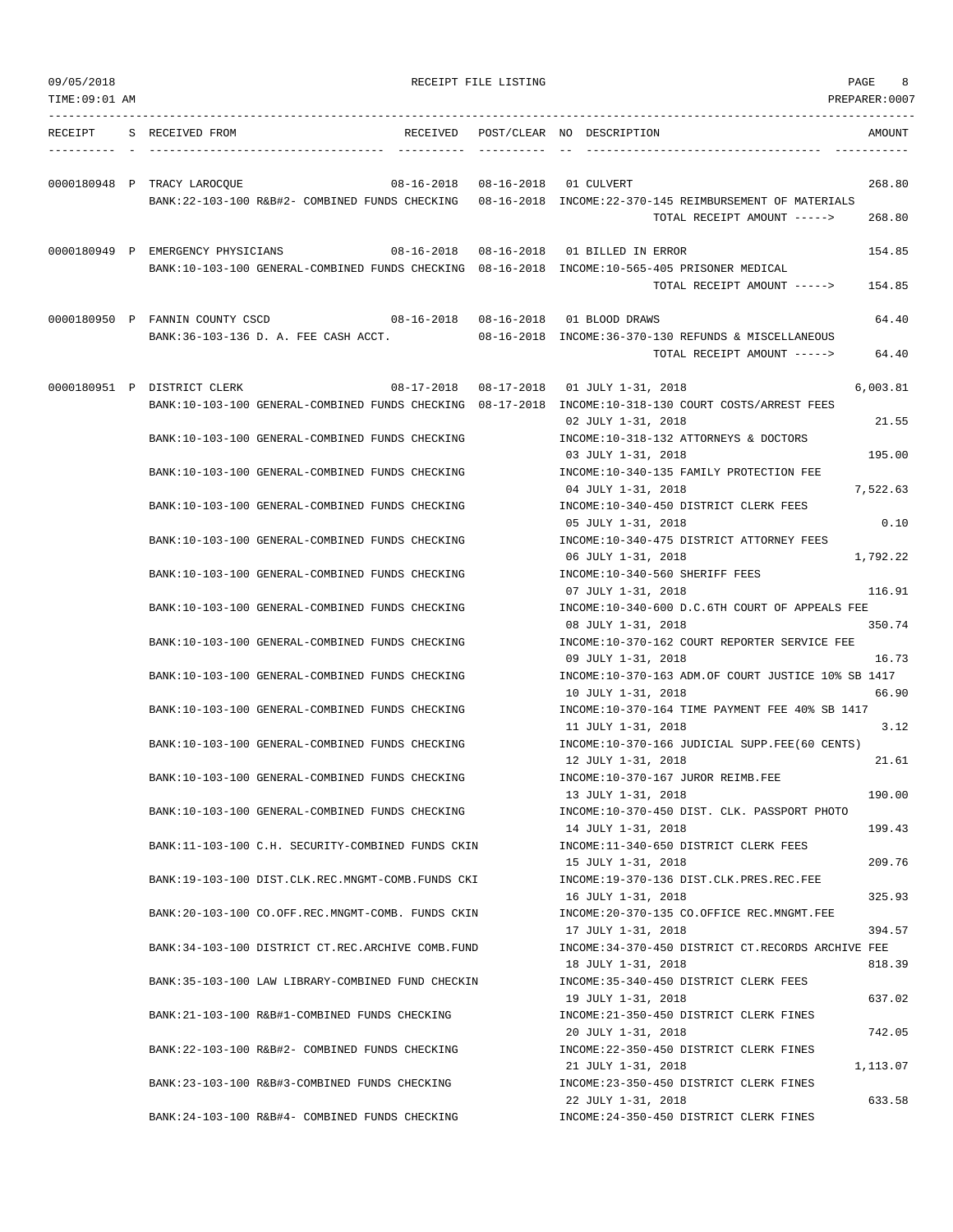| TIME:09:01 AM        |                                                                                                                                                          |                             |                                                                                                                                                                               | PREPARER:0007 |  |  |
|----------------------|----------------------------------------------------------------------------------------------------------------------------------------------------------|-----------------------------|-------------------------------------------------------------------------------------------------------------------------------------------------------------------------------|---------------|--|--|
| RECEIPT              | S RECEIVED FROM<br>RECEIVED                                                                                                                              |                             | POST/CLEAR NO DESCRIPTION<br>_________________________________                                                                                                                | AMOUNT        |  |  |
| 0000180951           | Continued<br>BANK:61-103-100 DIST.CLK.CO.& DIST.CT.TECH.-COMBI                                                                                           |                             | 23 JULY 1-31, 2018<br>23.42<br>INCOME:61-370-440 DIST.CLK.CO.& DIST.CT.TECHNOLOGY FE<br>24 JULY 1-31, 2018<br>315.31<br>INCOME:62-370-133 DIST.CLK.COURT RECORDS PRESERVATION |               |  |  |
|                      | BANK:62-103-100 DIST.CLK.COURT RECORDS PRESERVATI                                                                                                        |                             |                                                                                                                                                                               |               |  |  |
|                      | BANK:59-103-100 DRUG COURT-COMBINED FUNDS                                                                                                                |                             | 25 JULY 1-31, 2018<br>INCOME: 59-370-425 DRUG COURT FEE<br>TOTAL RECEIPT AMOUNT -----> 21,795.37                                                                              | 81.52         |  |  |
|                      | 0000180952 P SECRETARY OF STATE                                                                                                                          | 08-17-2018  08-17-2018      | 01 CHAPTER 10                                                                                                                                                                 | 1,007.40      |  |  |
|                      | BANK:45-103-100 CHAPTER 19-COMBINED FUNDS CHECKIN08-17-2018 INCOME:45-330-403 CHAPTER 19 FUNDS                                                           |                             | TOTAL RECEIPT AMOUNT ----->                                                                                                                                                   | 1,007.40      |  |  |
|                      | 0000180953 P FANNIN COUNTY SHERIFF DEPT. 08-17-2018<br>BANK:10-103-100 GENERAL-COMBINED FUNDS CHECKING 08-17-2018 INCOME:10-340-560 SHERIFF FEES         | $08 - 17 - 2018$            | 01 CIVIL PROCESS                                                                                                                                                              | 6,783.81      |  |  |
|                      | BANK:10-103-100 GENERAL-COMBINED FUNDS CHECKING                                                                                                          |                             | 02 INTEREST<br>INCOME:10-360-100 INTEREST EARNINGS                                                                                                                            | 15.34         |  |  |
|                      |                                                                                                                                                          |                             | TOTAL RECEIPT AMOUNT $--- 5$ 6,799.15                                                                                                                                         |               |  |  |
|                      | $08-17-2018$ $08-17-2018$<br>0000180954 P DON BAILEY                                                                                                     |                             | 01 BOND FEE                                                                                                                                                                   | 15.00         |  |  |
|                      | BANK:13-103-113 SURETY BAIL BOND FEE                                                                                                                     |                             | 08-17-2018 INCOME:13-345-113 SURETY BAIL BOND FEE<br>TOTAL RECEIPT AMOUNT ----->                                                                                              | 15.00         |  |  |
|                      | 0000180955 P CARPENTER'S BAIL BONDS<br>$08-17-2018$ $08-17-2018$                                                                                         |                             | 01 BOND FEES                                                                                                                                                                  | 45.00         |  |  |
|                      | BANK:13-103-113 SURETY BAIL BOND FEE                                                                                                                     |                             | 08-17-2018 INCOME:13-345-113 SURETY BAIL BOND FEE<br>TOTAL RECEIPT AMOUNT ----->                                                                                              | 45.00         |  |  |
|                      | 0000180956 P FANNIN COUNTY BAIL BONDS                                                                                                                    |                             | 01 BOND FEES                                                                                                                                                                  | 75.00         |  |  |
|                      | BANK:13-103-113 SURETY BAIL BOND FEE                                                                                                                     |                             | 08-17-2018 INCOME:13-345-113 SURETY BAIL BOND FEE<br>TOTAL RECEIPT AMOUNT ----->                                                                                              | 75.00         |  |  |
|                      | 0000180957 P DOC'S BAIL BONDS<br>08-17-2018 08-17-2018 01 BOND FEES                                                                                      |                             |                                                                                                                                                                               | 75.00         |  |  |
|                      | BANK:13-103-113 SURETY BAIL BOND FEE                                                                                                                     |                             | 08-17-2018 INCOME:13-345-113 SURETY BAIL BOND FEE<br>TOTAL RECEIPT AMOUNT ----->                                                                                              | 75.00         |  |  |
| 0000180958 P TAX A/C | $08 - 17 - 2018$                                                                                                                                         | $08 - 17 - 2018$            | 01 WEEK OF 08/10/18 248 TITLES                                                                                                                                                | 1,240.00      |  |  |
|                      | BANK:10-103-100 GENERAL-COMBINED FUNDS CHECKING 08-17-2018 INCOME:10-321-250 COMMISSION ON CAR TITLES                                                    |                             | TOTAL RECEIPT AMOUNT ----->                                                                                                                                                   | 1,240.00      |  |  |
| 0000180959 P TAX A/C |                                                                                                                                                          |                             | 08-17-2018  08-17-2018  01 WEEK OF 08/10/18                                                                                                                                   | 4.60          |  |  |
|                      | BANK:10-103-100 GENERAL-COMBINED FUNDS CHECKING 08-17-2018 INCOME:10-321-200 COMMISSIONS ON CAR REGIST                                                   |                             | 02 WEEK OF 08/10/18                                                                                                                                                           | 4.08          |  |  |
|                      | BANK: 21-103-100 R&B#1-COMBINED FUNDS CHECKING                                                                                                           |                             | INCOME: 21-321-300 COUNTY'S ADDITIONAL \$10<br>03 WEEK OF 08/10/18                                                                                                            | 4.75          |  |  |
|                      | BANK: 22-103-100 R&B#2- COMBINED FUNDS CHECKING                                                                                                          |                             | INCOME: 22-321-300 COUNTY'S ADDITIONAL \$10<br>04 WEEK OF 08/10/18                                                                                                            | 7.12          |  |  |
|                      | BANK: 23-103-100 R&B#3-COMBINED FUNDS CHECKING                                                                                                           |                             | INCOME: 23-321-300 COUNTY'S ADDITIONAL \$10                                                                                                                                   |               |  |  |
|                      | BANK: 24-103-100 R&B#4- COMBINED FUNDS CHECKING                                                                                                          |                             | 05 WEEK OF 08/10/18<br>INCOME: 24-321-300 COUNTY'S ADDITIONAL \$10                                                                                                            | 4.05          |  |  |
|                      |                                                                                                                                                          | TOTAL RECEIPT AMOUNT -----> |                                                                                                                                                                               |               |  |  |
| 0000180960 P TAX A/C | 08-17-2018                                                                                                                                               |                             | 08-17-2018 01 WEEK OF 08/10/18                                                                                                                                                | 2,176.05      |  |  |
|                      | BANK:10-103-100 GENERAL-COMBINED FUNDS CHECKING 08-17-2018 INCOME:10-321-200 COMMISSIONS ON CAR REGIST<br>BANK: 21-103-100 R&B#1-COMBINED FUNDS CHECKING |                             | 02 WEEK OF 08/10/18<br>INCOME: 21-321-300 COUNTY'S ADDITIONAL \$10                                                                                                            | 1,412.34      |  |  |
|                      |                                                                                                                                                          |                             | 03 WEEK OF 08/10/18                                                                                                                                                           | 1,645.18      |  |  |
|                      | BANK: 22-103-100 R&B#2- COMBINED FUNDS CHECKING                                                                                                          |                             | INCOME: 22-321-300 COUNTY'S ADDITIONAL \$10                                                                                                                                   |               |  |  |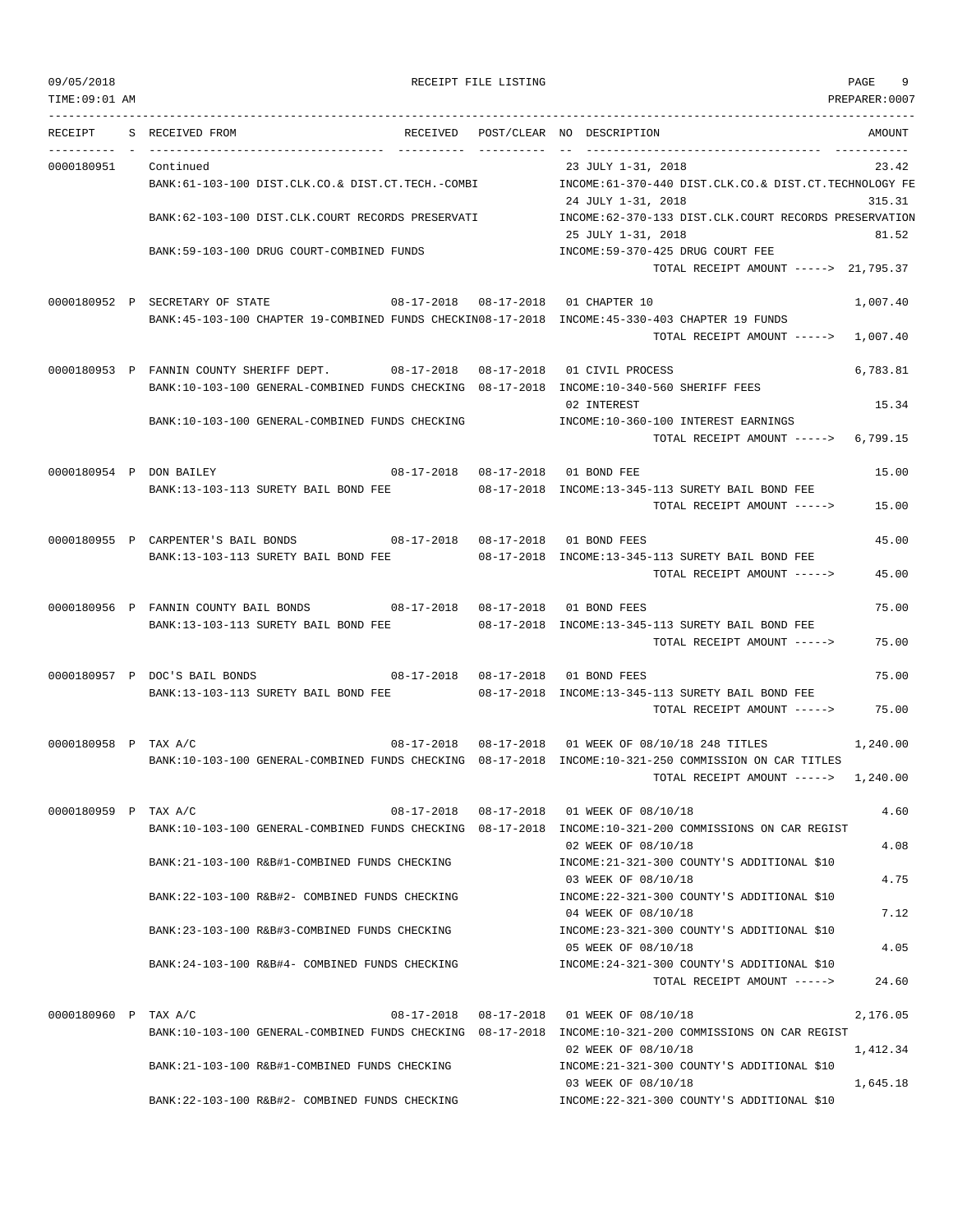TOTAL RECEIPT AMOUNT -----> 8,634.95

| LIME:09:01 |  |  |  |  | AN |
|------------|--|--|--|--|----|
|            |  |  |  |  |    |

| TIME:09:01 AM        |                                                                                                         |                  | PREPARER:0007                                                                  |
|----------------------|---------------------------------------------------------------------------------------------------------|------------------|--------------------------------------------------------------------------------|
| RECEIPT              | S RECEIVED FROM                                                                                         |                  | RECEIVED POST/CLEAR NO DESCRIPTION<br>AMOUNT                                   |
| 0000180960           | Continued                                                                                               |                  | -----------<br>04 WEEK OF 08/10/18<br>2,467.77                                 |
|                      | BANK: 23-103-100 R&B#3-COMBINED FUNDS CHECKING                                                          |                  | INCOME: 23-321-300 COUNTY'S ADDITIONAL \$10                                    |
|                      |                                                                                                         |                  | 05 WEEK OF 08/10/18<br>1,404.71                                                |
|                      | BANK:24-103-100 R&B#4- COMBINED FUNDS CHECKING                                                          |                  | INCOME: 24-321-300 COUNTY'S ADDITIONAL \$10                                    |
|                      |                                                                                                         |                  | 9,106.05<br>TOTAL RECEIPT AMOUNT ----->                                        |
|                      | 0000180961 P BOND SUPERVISION                                                                           |                  | 01 WEEK OF 08/12/18 THRU 08/16/18<br>1,225.00                                  |
|                      | BANK:10-103-100 GENERAL-COMBINED FUNDS CHECKING 08-20-2018 INCOME:10-340-573 BOND SUPERVISION FEES      |                  |                                                                                |
|                      |                                                                                                         |                  | TOTAL RECEIPT AMOUNT $---2$ 1,225.00                                           |
|                      | 0000180962 P FANNIN COUNTY HEALTH INSP.<br>$08-20-2018$ $08-20-2018$                                    |                  | 01 JULY 2018 PERMITS & FEES<br>14,255.04                                       |
|                      | BANK:10-103-100 GENERAL-COMBINED FUNDS CHECKING 08-20-2018 INCOME:10-320-300 SEWAGE PERMITS/INSPECTIONS |                  |                                                                                |
|                      |                                                                                                         |                  | TOTAL RECEIPT AMOUNT $--- 2$ 14,255.04                                         |
|                      | 0000180963 P COMPTROLLER<br>08-21-2018  08-21-2018                                                      |                  | 108.22<br>01 IFTA REFUNDS                                                      |
|                      | BANK:22-103-100 R&B#2- COMBINED FUNDS CHECKING                                                          |                  | 08-21-2018 INCOME: 22-622-457 R & M MACHINERY GAS & OIL                        |
|                      |                                                                                                         |                  | 02 IFTA REFUNDS<br>164.33                                                      |
|                      | BANK: 23-103-100 R&B#3-COMBINED FUNDS CHECKING                                                          |                  | INCOME: 23-623-457 R & M MACHINERY GAS & OIL                                   |
|                      | BANK: 24-103-100 R&B#4- COMBINED FUNDS CHECKING                                                         |                  | 128.26<br>03 IFTA REFUNDS<br>INCOME: 24-624-457 R & M MACHINERY GAS & OIL      |
|                      |                                                                                                         |                  | 400.81<br>TOTAL RECEIPT AMOUNT ----->                                          |
|                      | $08 - 22 - 2018$<br>0000180964 P KENNETH GRACY                                                          | $08 - 22 - 2018$ | 635.00<br>01 PRELIMINARY PLAT & SITE PLAN                                      |
|                      | BANK:10-103-100 GENERAL-COMBINED FUNDS CHECKING 08-22-2018 INCOME:10-340-652 SUBDIVISION FEES           |                  |                                                                                |
|                      |                                                                                                         |                  | 635.00<br>TOTAL RECEIPT AMOUNT ----->                                          |
|                      | 0000180965 P CITY OF HONEY GROVE<br>08-22-2018  08-22-2018                                              |                  | 01 FUEL & ROCK<br>1,047.36                                                     |
|                      | BANK: 23-103-100 R&B#3-COMBINED FUNDS CHECKING                                                          |                  | 08-22-2018 INCOME:23-370-145 REIMBURSEMENT OF MATERIALS                        |
|                      |                                                                                                         |                  | 1,047.36<br>TOTAL RECEIPT AMOUNT ----->                                        |
|                      | 0000180966 P CITY OF LADONIA<br>$08 - 22 - 2018$ $08 - 22 - 2018$                                       |                  | 01 DIESEL<br>92.69                                                             |
|                      | BANK: 23-103-100 R&B#3-COMBINED FUNDS CHECKING                                                          |                  | 08-22-2018 INCOME:23-370-145 REIMBURSEMENT OF MATERIALS                        |
|                      |                                                                                                         |                  | 92.69<br>TOTAL RECEIPT AMOUNT ----->                                           |
| 0000180967 P TAX A/C | $08 - 22 - 2018$                                                                                        | $08 - 22 - 2018$ | 2.30<br>01 WEEK OF 08/17/18                                                    |
|                      | BANK:10-103-100 GENERAL-COMBINED FUNDS CHECKING 08-22-2018 INCOME:10-321-200 COMMISSIONS ON CAR REGIST  |                  |                                                                                |
|                      |                                                                                                         |                  | 2.04<br>02 WEEK OF 08/17/18                                                    |
|                      | BANK: 21-103-100 R&B#1-COMBINED FUNDS CHECKING                                                          |                  | INCOME: 21-321-300 COUNTY'S ADDITIONAL \$10<br>03 WEEK OF 08/17/18<br>2.37     |
|                      | BANK:22-103-100 R&B#2- COMBINED FUNDS CHECKING                                                          |                  | INCOME: 22-321-300 COUNTY'S ADDITIONAL \$10                                    |
|                      |                                                                                                         |                  | 04 WEEK OF 08/17/18<br>3.56                                                    |
|                      | BANK: 23-103-100 R&B#3-COMBINED FUNDS CHECKING                                                          |                  | INCOME: 23-321-300 COUNTY'S ADDITIONAL \$10                                    |
|                      |                                                                                                         |                  | 05 WEEK OF 08/17/18<br>2.03<br>INCOME: 24-321-300 COUNTY'S ADDITIONAL \$10     |
|                      | BANK:24-103-100 R&B#4- COMBINED FUNDS CHECKING                                                          |                  | 12.30<br>TOTAL RECEIPT AMOUNT ----->                                           |
|                      |                                                                                                         |                  |                                                                                |
| 0000180968 P TAX A/C |                                                                                                         |                  | 08-22-2018  08-22-2018  01 WEEK OF 08/17/18<br>2,234.95                        |
|                      | BANK:10-103-100 GENERAL-COMBINED FUNDS CHECKING 08-22-2018 INCOME:10-321-200 COMMISSIONS ON CAR REGIST  |                  | 02 WEEK OF 08/17/18<br>1,304.32                                                |
|                      | BANK: 21-103-100 R&B#1-COMBINED FUNDS CHECKING                                                          |                  | INCOME: 21-321-300 COUNTY'S ADDITIONAL \$10                                    |
|                      |                                                                                                         |                  | 1,519.36<br>03 WEEK OF 08/17/18                                                |
|                      | BANK:22-103-100 R&B#2- COMBINED FUNDS CHECKING                                                          |                  | INCOME: 22-321-300 COUNTY'S ADDITIONAL \$10                                    |
|                      | BANK: 23-103-100 R&B#3-COMBINED FUNDS CHECKING                                                          |                  | 04 WEEK OF 08/17/18<br>2,279.04<br>INCOME: 23-321-300 COUNTY'S ADDITIONAL \$10 |
|                      |                                                                                                         |                  | 05 WEEK OF 08/17/18<br>1,297.28                                                |
|                      | BANK:24-103-100 R&B#4- COMBINED FUNDS CHECKING                                                          |                  | INCOME: 24-321-300 COUNTY'S ADDITIONAL \$10                                    |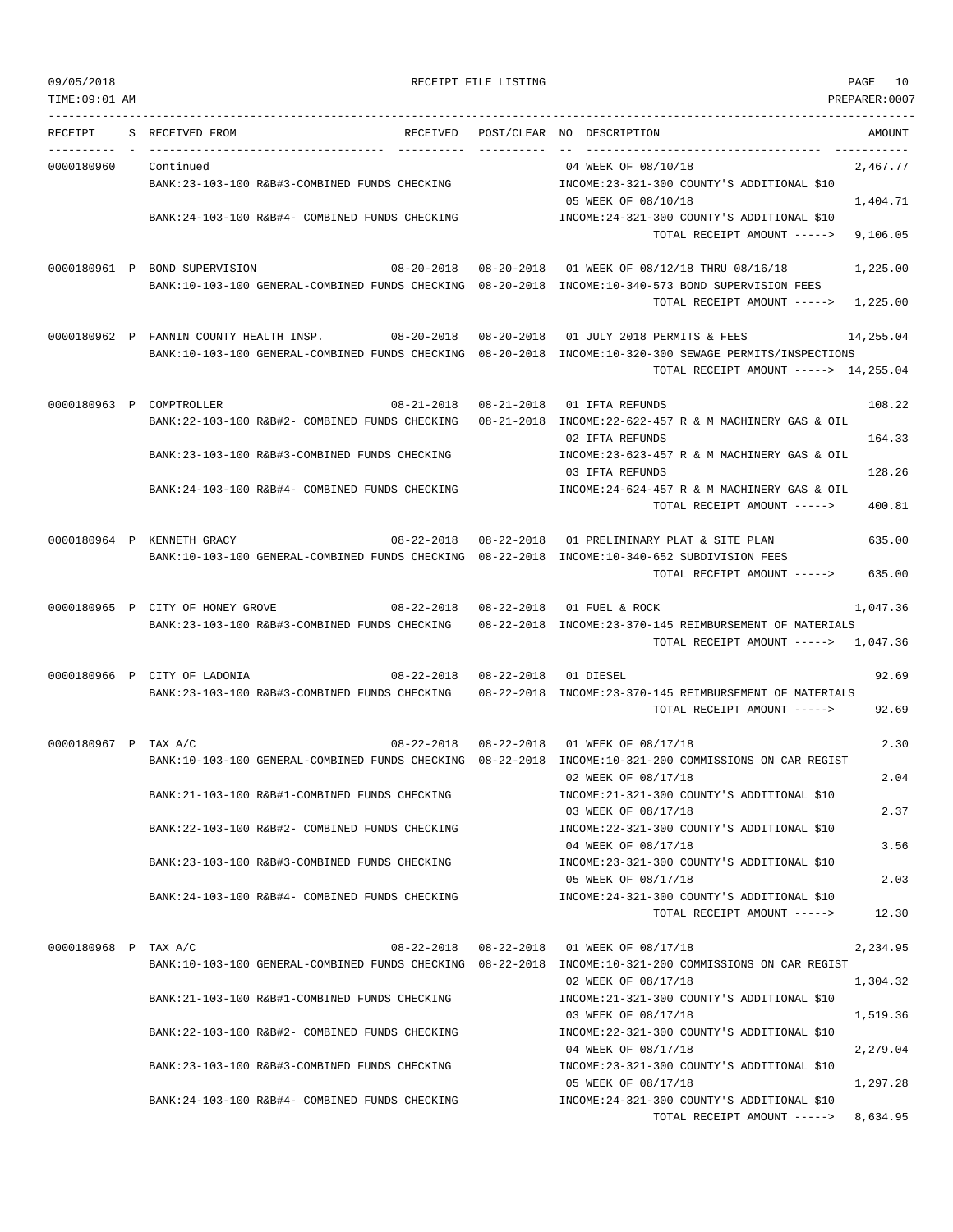| 09/05/2018           |                                     |                                                          |                                    | RECEIPT FILE LISTING |                                        |                                                                                                        | PAGE 11       |
|----------------------|-------------------------------------|----------------------------------------------------------|------------------------------------|----------------------|----------------------------------------|--------------------------------------------------------------------------------------------------------|---------------|
| TIME: 09:01 AM       |                                     |                                                          |                                    |                      |                                        |                                                                                                        | PREPARER:0007 |
| RECEIPT              | S RECEIVED FROM                     |                                                          | RECEIVED                           |                      | POST/CLEAR NO DESCRIPTION              |                                                                                                        | AMOUNT        |
|                      |                                     |                                                          |                                    |                      |                                        |                                                                                                        |               |
| 0000180969 P TAX A/C |                                     |                                                          | $08 - 22 - 2018$                   |                      |                                        | 08-22-2018 01 TABC- JULY 2018 - 5% COUNTY                                                              | 36.00         |
|                      |                                     |                                                          |                                    |                      |                                        | BANK:10-103-100 GENERAL-COMBINED FUNDS CHECKING 08-22-2018 INCOME:10-320-200 ALCOHLIC BEVERAGE LICENSE |               |
|                      |                                     |                                                          |                                    |                      |                                        | TOTAL RECEIPT AMOUNT ----->                                                                            | 36.00         |
| 0000180970 P TAX A/C |                                     |                                                          |                                    |                      |                                        | 08-22-2018  08-22-2018  01 WEEK OF 08/17/18  257 TITLES                                                | 1,285.00      |
|                      |                                     |                                                          |                                    |                      |                                        | BANK:10-103-100 GENERAL-COMBINED FUNDS CHECKING 08-22-2018 INCOME:10-321-250 COMMISSION ON CAR TITLES  |               |
|                      |                                     |                                                          |                                    |                      |                                        | TOTAL RECEIPT AMOUNT ----->                                                                            | 1,285.00      |
|                      | 0000180971 P TIM WALKER             |                                                          | 08-22-2018  08-22-2018  01 ROCK    |                      |                                        |                                                                                                        | 350.00        |
|                      |                                     |                                                          |                                    |                      |                                        | BANK:21-103-100 R&B#1-COMBINED FUNDS CHECKING 08-22-2018 INCOME:21-370-145 REIMBURSEMENT OF MATERIALS  |               |
|                      |                                     |                                                          |                                    |                      |                                        | TOTAL RECEIPT AMOUNT ----->                                                                            | 350.00        |
|                      | 0000180972 P DON BREWERS CUSTON LLC |                                                          | 08-22-2018  08-22-2018  01 CULVERT |                      |                                        |                                                                                                        | 501.20        |
|                      |                                     | BANK: 21-103-100 R&B#1-COMBINED FUNDS CHECKING           |                                    |                      |                                        | 08-22-2018 INCOME: 21-370-145 REIMBURSEMENT OF MATERIALS                                               |               |
|                      |                                     |                                                          |                                    |                      |                                        | TOTAL RECEIPT AMOUNT ----->                                                                            | 501.20        |
|                      | 0000180973 P COUNTY CLERK           |                                                          |                                    |                      | 08-22-2018  08-22-2018  01  JUNE  2018 |                                                                                                        | 4,808.79      |
|                      |                                     |                                                          |                                    |                      |                                        | BANK:10-103-100 GENERAL-COMBINED FUNDS CHECKING 08-22-2018 INCOME:10-318-130 COURT COSTS/ARREST FEES   |               |
|                      |                                     | BANK:10-103-100 GENERAL-COMBINED FUNDS CHECKING          |                                    |                      | 02 JUNE 2018                           | INCOME:10-340-560 SHERIFF FEES                                                                         | 1,565.50      |
|                      |                                     |                                                          |                                    |                      | 03 JUNE 2018                           |                                                                                                        | 19,864.28     |
|                      |                                     | BANK:10-103-100 GENERAL-COMBINED FUNDS CHECKING          |                                    |                      |                                        | INCOME:10-340-403 COUNTY CLERK FEES                                                                    |               |
|                      |                                     |                                                          |                                    |                      | 04 JUNE 2018                           |                                                                                                        | 255.00        |
|                      |                                     | BANK:10-103-100 GENERAL-COMBINED FUNDS CHECKING          |                                    |                      | 05 JUNE 2018                           | INCOME:10-370-162 COURT REPORTER SERVICE FEE                                                           | 41.02         |
|                      |                                     | BANK:10-103-100 GENERAL-COMBINED FUNDS CHECKING          |                                    |                      |                                        | INCOME:10-370-163 ADM.OF COURT JUSTICE 10% SB 1417                                                     |               |
|                      |                                     |                                                          |                                    |                      | 06 JUNE 2018                           |                                                                                                        | 164.08        |
|                      |                                     | BANK:10-103-100 GENERAL-COMBINED FUNDS CHECKING          |                                    |                      | 07 JUNE 2018                           | INCOME:10-370-164 TIME PAYMENT FEE 40% SB 1417                                                         | 8.37          |
|                      |                                     | BANK:10-103-100 GENERAL-COMBINED FUNDS CHECKING          |                                    |                      |                                        | INCOME:10-370-166 JUDICIAL SUPP.FEE(60 CENTS)                                                          |               |
|                      |                                     |                                                          |                                    |                      | 08 JUNE 2018                           |                                                                                                        | 55.92         |
|                      |                                     | BANK:10-103-100 GENERAL-COMBINED FUNDS CHECKING          |                                    |                      |                                        | INCOME:10-370-167 JUROR REIMB.FEE                                                                      | 62.00         |
|                      |                                     | BANK:10-103-100 GENERAL-COMBINED FUNDS CHECKING          |                                    |                      | 09 JUNE 2018                           | INCOME:10-340-400 COUNTY JUDGE FEES                                                                    |               |
|                      |                                     |                                                          |                                    |                      | 10 JUNE 2018                           |                                                                                                        | 424.54        |
|                      |                                     | BANK:10-103-100 GENERAL-COMBINED FUNDS CHECKING          |                                    |                      |                                        | INCOME:10-340-475 DISTRICT ATTORNEY FEES                                                               |               |
|                      |                                     | BANK:10-103-100 GENERAL-COMBINED FUNDS CHECKING          |                                    |                      | 11 JUNE 2018                           |                                                                                                        | 85.00         |
|                      |                                     |                                                          |                                    |                      | 12 JUNE 2018                           | INCOME:10-340-601 C.C.6TH COURT OF APPEALS FEE                                                         | 1,013.58      |
|                      |                                     | BANK:10-103-100 GENERAL-COMBINED FUNDS CHECKING          |                                    |                      |                                        | INCOME:10-318-132 ATTORNEYS & DOCTORS                                                                  |               |
|                      |                                     |                                                          |                                    |                      | 13 JUNE 2018                           |                                                                                                        | 10.00         |
|                      |                                     | BANK:10-103-100 GENERAL-COMBINED FUNDS CHECKING          |                                    |                      | 14 JUNE 2018                           | INCOME:10-352-201 BOND FORFEITURES                                                                     | 1.21          |
|                      |                                     | BANK:10-103-100 GENERAL-COMBINED FUNDS CHECKING          |                                    |                      |                                        | INCOME:10-360-100 INTEREST EARNINGS                                                                    |               |
|                      |                                     |                                                          |                                    |                      | 15 JUNE 2018                           |                                                                                                        | 740.00        |
|                      |                                     | BANK:11-103-100 C.H. SECURITY-COMBINED FUNDS CKIN        |                                    |                      |                                        | INCOME:11-340-600 COUNTY CLERK FEES                                                                    |               |
|                      |                                     | BANK:12-103-100 CO.CLK.VITAL STAT.-COMB.FUNDS CKI        |                                    |                      | 16 JUNE 2018                           | INCOME:12-370-134 CO.CLK.VITAL STAT.FEE                                                                | 104.00        |
|                      |                                     |                                                          |                                    |                      | 17 JUNE 2018                           |                                                                                                        | 55.00         |
|                      |                                     | BANK:17-103-100 PROB.JUDGES ED.-COMB. FUNDS CKING        |                                    |                      |                                        | INCOME:17-340-131 PROBATE JUDGES EDUCATION                                                             |               |
|                      |                                     |                                                          |                                    |                      | 18 JUNE 2018                           |                                                                                                        | 5,924.13      |
|                      |                                     | BANK: 18-103-100 CO. CLK. REC. MNGMT. - COMB. FUNDS CKIN |                                    |                      | 19 JUNE 2018                           | INCOME:18-370-133 CO.CLERK PRESERVE REC FEE                                                            | 564.44        |
|                      |                                     | BANK:20-103-100 CO.OFF.REC.MNGMT-COMB. FUNDS CKIN        |                                    |                      |                                        | INCOME: 20-370-135 CO. OFFICE REC. MNGMT. FEE                                                          |               |
|                      |                                     | BANK:35-103-100 LAW LIBRARY-COMBINED FUND CHECKIN        |                                    |                      | 20 JUNE 2018                           | INCOME: 35-340-403 COUNTY CLERK FEES                                                                   | 595.00        |
|                      |                                     |                                                          |                                    |                      |                                        |                                                                                                        |               |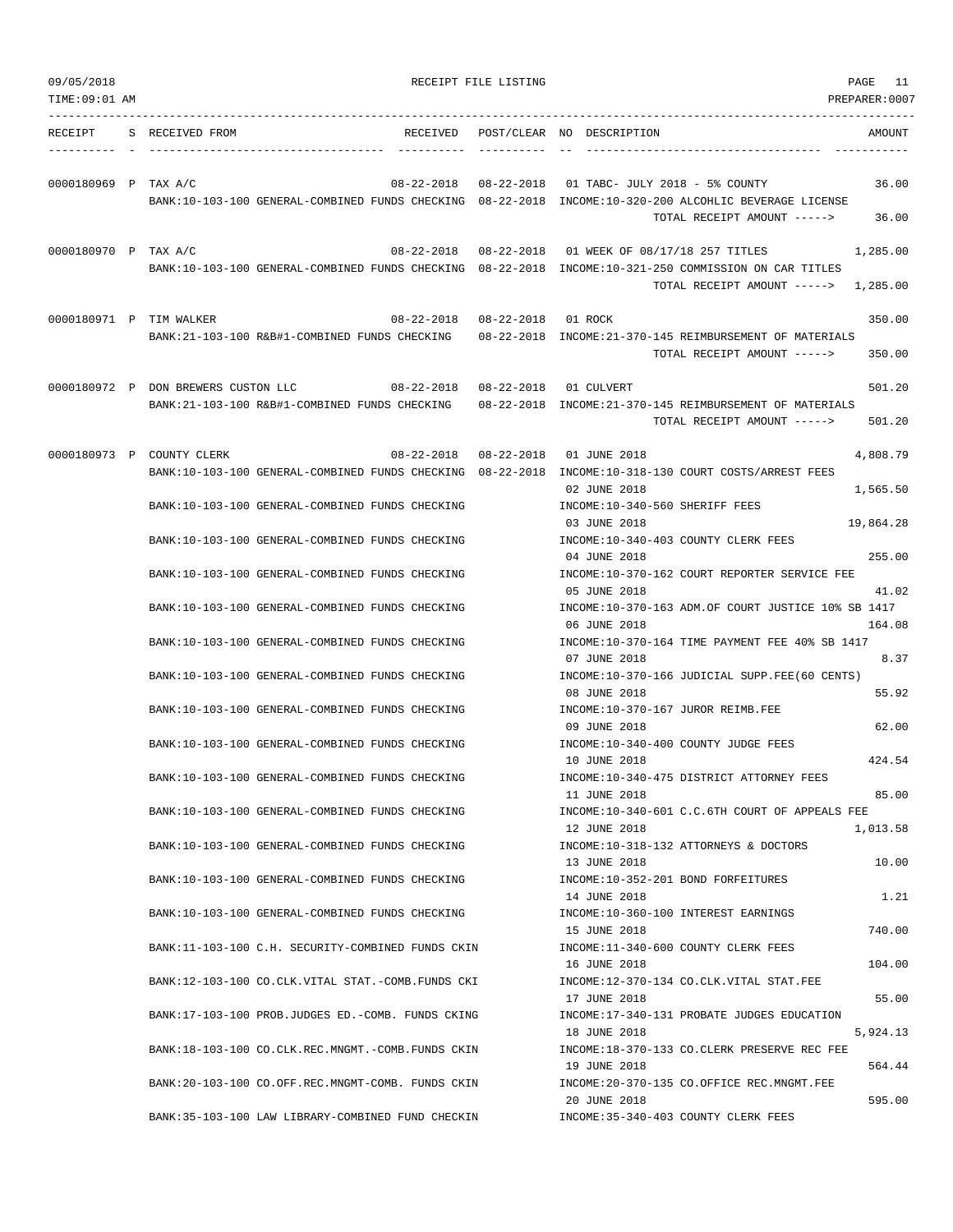TIME:09:01 AM PREPARER:0007 --------------------------------------------------------------------------------------------------------------------------------- RECEIPT S RECEIVED FROM RECEIVED POST/CLEAR NO DESCRIPTION AMOUNT ---------- - ----------------------------------- ---------- ---------- -- ----------------------------------- ----------- 0000180973 Continued 21 JUNE 2018 417.19 BANK:21-103-100 R&B#1-COMBINED FUNDS CHECKING INCOME:21-350-403 COUNTY CLERK FINES 22 JUNE 2018 485.97 BANK:22-103-100 R&B#2- COMBINED FUNDS CHECKING INCOME:22-350-403 COUNTY CLERK FINES 23 JUNE 2018 2018 23 JUNE 2018 BANK:23-103-100 R&B#3-COMBINED FUNDS CHECKING INCOME:23-350-403 COUNTY CLERK FINES 24 JUNE 2018 414.94 BANK:24-103-100 R&B#4- COMBINED FUNDS CHECKING INCOME:24-350-403 COUNTY CLERK FINES 25 JUNE 2018 54.73 BANK:51-103-100 CO.CLK.CO.& DIST.CT.TECHNOLOGY-CO INCOME:51-370-440 CO.CLK.CO.& DIST.CT.TECHNOLOGY FEE 26 JUNE 2018 170.00 BANK:52-103-100 CO.CLK.COURT RECORDS PRESERVATION INCOME:52-370-133 CO.CLK.COURT RECORDS PRESERVATION F 27 JUNE 2018 5,970.00 BANK:53-103-100 CO.CLK.REC.ARCHIVE -COMB.FUNDS CK INCOME:53-370-133 CO.CLERK RECORDS ARCHIVE FEE 28 JUNE 2018 185.12 BANK:59-103-100 DRUG COURT-COMBINED FUNDS INCOME:59-370-425 DRUG COURT FEE TOTAL RECEIPT AMOUNT -----> 44,768.75 0000180974 P PAUL LESTER WRECKER & 08-22-2018 08-22-2018 01 SALE OF SCRAP METAL 917.10 BANK:23-103-100 R&B#3-COMBINED FUNDS CHECKING 08-22-2018 INCOME:23-370-130 REFUNDS & MISCELLANEOUS TOTAL RECEIPT AMOUNT -----> 917.10 0000180975 P COMPTROLLER 08-22-2018 08-22-2018 01 UTILITY REIMBURSEMENT 1,170.96 BANK:10-103-100 GENERAL-COMBINED FUNDS CHECKING 08-22-2018 INCOME:10-370-147 UTILITIES REIMBURSEMENT TOTAL RECEIPT AMOUNT -----> 1,170.96 0000180976 P COUNTY CLERK  $08-23-2018$  08-23-2018 08-23-2018 01 BLOOD DRAW-PAUL HAGGARD 40.00 BANK:36-103-136 D. A. FEE CASH ACCT. 08-23-2018 INCOME:36-370-130 REFUNDS & MISCELLANEOUS 02 BLOOD DRAW- CHRISTINA PERRY 4.40 BANK:36-103-136 D. A. FEE CASH ACCT. IN THE CASH ACCHANG STRAIN AND REFUNDS & MISCELLANEOUS TOTAL RECEIPT AMOUNT -----> 44.40 0000180977 P JUVENILE PROBATION 08-23-2018 08-23-2018 01 PID-2230 COURT COSTS 20.00 BANK:87-103-187 CASH-JUVENILE PROBATION 08-23-2018 INCOME:87-340-577 JUVENILE PROBATION COURT COSTS TOTAL RECEIPT AMOUNT -----> 20.00 0000180978 P JUVENILE PROBATION 08-23-2018 08-23-2018 01 PID- 2229 RESTITUTION 20.00 BANK:87-103-187 CASH-JUVENILE PROBATION 08-23-2018 INCOME:87-340-576 JUVENILE PROBATION RESTITUTION TOTAL RECEIPT AMOUNT -----> 20.00 0000180979 P JUVENILE PROBATION 08-23-2018 08-23-2018 01 PID-2213 RESTITUTION 5.00 BANK:87-103-187 CASH-JUVENILE PROBATION 08-23-2018 INCOME:87-340-576 JUVENILE PROBATION RESTITUTION TOTAL RECEIPT AMOUNT -----> 5.00 0000180980 P APPRAISAL DISTRICT 08-23-2018 08-23-2018 01 TAXES 3,839.27 BANK:10-103-100 GENERAL-COMBINED FUNDS CHECKING 08-23-2018 INCOME:10-310-110 CURRENT TAXES 02 TAXES 131.64 BANK:10-103-100 GENERAL-COMBINED FUNDS CHECKING INCOME:10-321-901 TAX CERTIFICATES 03 TAXES 208.99 BANK:60-103-100 SINKING-COMBINED FUND CHECKING INCOME:60-310-110 CURRENT TAXES 04 TAXES 220.69 BANK:21-103-100 R&B#1-COMBINED FUNDS CHECKING INCOME:21-310-110 CURRENT TAXES 05 TAXES 257.08 BANK:22-103-100 R&B#2- COMBINED FUNDS CHECKING INCOME:22-310-110 CURRENT TAXES 06 TAXES 385.61 BANK:23-103-100 R&B#3-COMBINED FUNDS CHECKING INCOME:23-310-110 CURRENT TAXES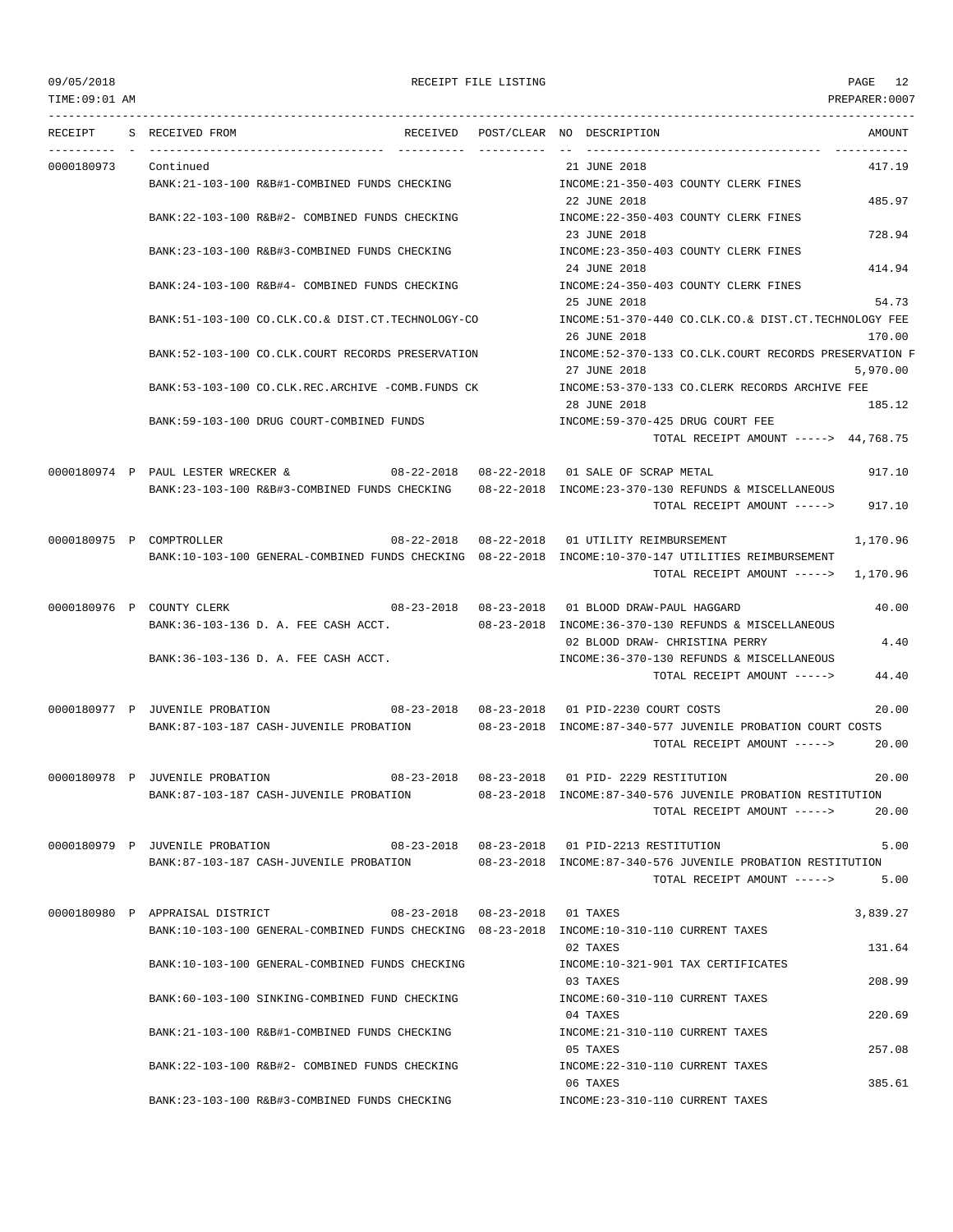TIME:09:01 AM PREPARER:0007 --------------------------------------------------------------------------------------------------------------------------------- RECEIPT S RECEIVED FROM THE RECEIVED POST/CLEAR NO DESCRIPTION THE RECEIVED AMOUNT ---------- - ----------------------------------- ---------- ---------- -- ----------------------------------- ----------- 0000180980 Continued 07 TAXES 219.50 BANK:24-103-100 R&B#4- COMBINED FUNDS CHECKING INCOME:24-310-110 CURRENT TAXES 08 TAXES 2,704.79 BANK:10-103-100 GENERAL-COMBINED FUNDS CHECKING INCOME:10-310-120 DELINQUENT TAXES 09 TAXES 14.01 BANK:60-103-100 SINKING-COMBINED FUND CHECKING INCOME:60-310-120 DELINOUENT TAXES 10 TAXES 155.48 BANK:21-103-100 R&B#1-COMBINED FUNDS CHECKING INCOME:21-310-120 DELINOUENT TAXES 11 TAXES 181.11 BANK:22-103-100 R&B#2- COMBINED FUNDS CHECKING INCOME:22-310-120 DELINQUENT TAXES 12 TAXES 271.67 BANK:23-103-100 R&B#3-COMBINED FUNDS CHECKING INCOME:23-310-120 DELINQUENT TAXES 13 TAXES 154.63 BANK:24-103-100 R&B#4- COMBINED FUNDS CHECKING INCOME:24-310-120 DELINQUENT TAXES TOTAL RECEIPT AMOUNT -----> 8,744.47 0000180981 P ISAAC YANEZ 08-23-2018 08-23-2018 01 CULVERT 251.00 BANK:22-103-100 R&B#2- COMBINED FUNDS CHECKING 08-23-2018 INCOME:22-370-145 REIMBURSEMENT OF MATERIALS TOTAL RECEIPT AMOUNT -----> 251.00 0000180982 P SANDRA SADLER 08-23-2018 08-23-2018 01 CULVERT 202.00 BANK:22-103-100 R&B#2- COMBINED FUNDS CHECKING 08-23-2018 INCOME:22-370-145 REIMBURSEMENT OF MATERIALS TOTAL RECEIPT AMOUNT -----> 202.00 0000180983 P LAUREN N. WEISSERT 08-23-2018 08-23-2018 01 CULVERT 402.00 BANK:23-103-100 R&B#3-COMBINED FUNDS CHECKING 08-23-2018 INCOME:23-370-145 REIMBURSEMENT OF MATERIALS TOTAL RECEIPT AMOUNT -----> 402.00 0000180984 P DODD CITY VFD  $08-23-2018$  08-23-2018 01 FUEL 103.73 BANK:24-103-100 R&B#4- COMBINED FUNDS CHECKING 08-23-2018 INCOME:24-370-145 REIMBURSEMENT OF MATERIALS TOTAL RECEIPT AMOUNT -----> 103.73 0000180985 P JUVENILE PROBATION 08-24-2018 08-24-2018 01 PID-2233 COURT COSTS 20.00 BANK:87-103-187 CASH-JUVENILE PROBATION 08-24-2018 INCOME:87-340-577 JUVENILE PROBATION COURT COSTS 02 PID-2233 PROBATION FEES 10.00 BANK:87-103-187 CASH-JUVENILE PROBATION INCOME:87-340-575 JUVENILE PROBATION FEES TOTAL RECEIPT AMOUNT -----> 30.00 0000180986 P STEPHENIA J. CASTLE 08-24-2018 08-24-2018 01 CULVERT & ROCK 401.60 BANK:21-103-100 R&B#1-COMBINED FUNDS CHECKING 08-24-2018 INCOME:21-370-145 REIMBURSEMENT OF MATERIALS TOTAL RECEIPT AMOUNT -----> 401.60 0000180987 P GEORGE MCMORRIS 08-24-2018 08-24-2018 01 CULVERT 620.00 BANK:23-103-100 R&B#3-COMBINED FUNDS CHECKING 08-24-2018 INCOME:23-370-145 REIMBURSEMENT OF MATERIALS  $TOTAI$ , RECEIPT AMOUNT  $--- 5$  620.00 0000180988 P COUNTY CLERK 656.95 (68-27-2018 08-27-2018 01 ADMIN. FEES 656.95 BANK:10-103-100 GENERAL-COMBINED FUNDS CHECKING 08-27-2018 INCOME:10-340-403 COUNTY CLERK FEES TOTAL RECEIPT AMOUNT -----> 656.95 0000180989 P COUNTY CLERK COUNTY CLERING CONTROL CONTROL CONTROL CONTROL OF 27-2018 08-27-2018 01 JULY 2018 COUNTY 4,351.58 BANK:10-103-100 GENERAL-COMBINED FUNDS CHECKING 08-27-2018 INCOME:10-318-130 COURT COSTS/ARREST FEES 02 JULY 2018 1,177.18 BANK:10-103-100 GENERAL-COMBINED FUNDS CHECKING INCOME:10-340-560 SHERIFF FEES 03 JULY 2018 20,981.70

BANK:10-103-100 GENERAL-COMBINED FUNDS CHECKING INCOME:10-340-403 COUNTY CLERK FEES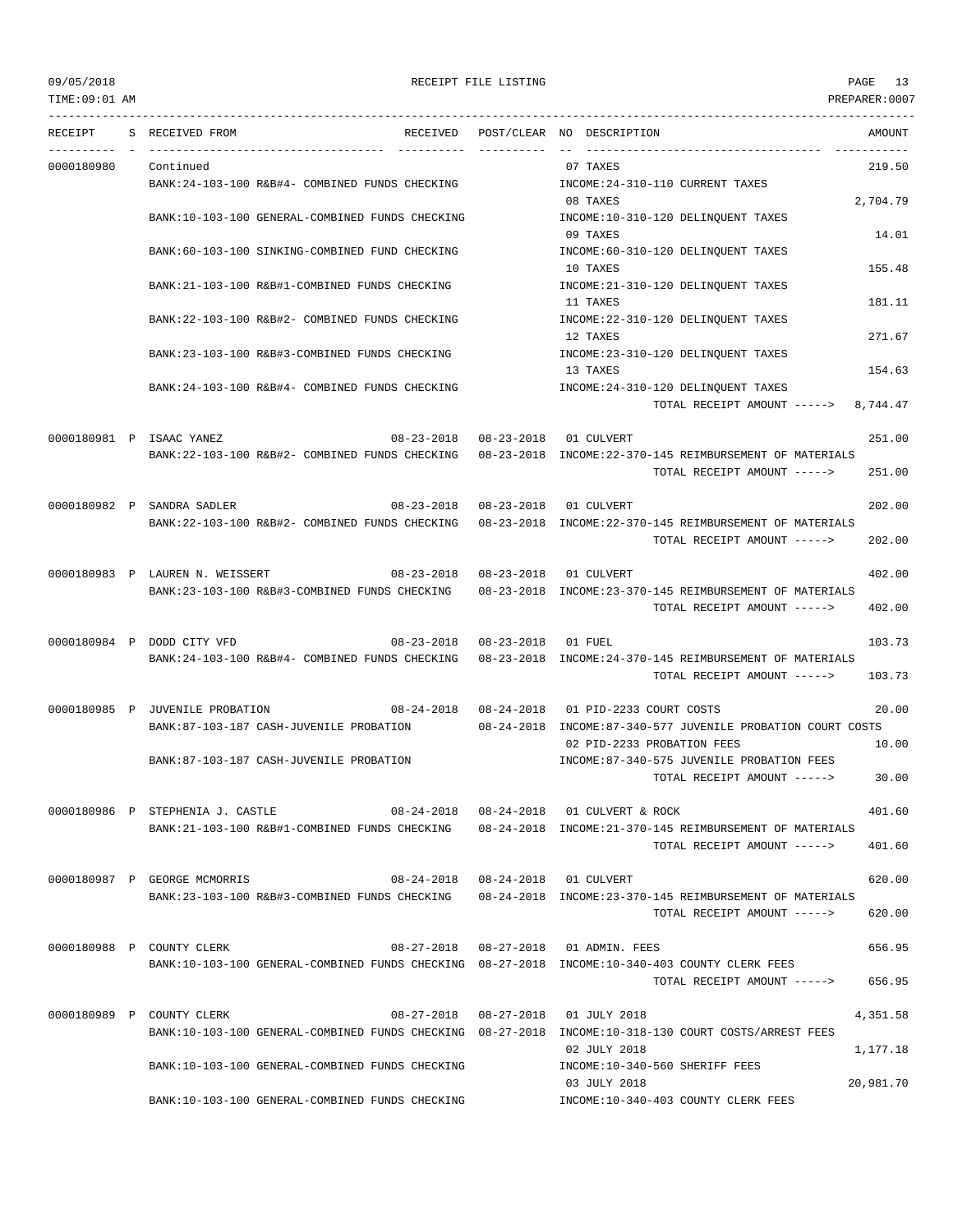--------------------------------------------------------------------------------------------------------------------------------- RECEIPT S RECEIVED FROM THE RECEIVED POST/CLEAR NO DESCRIPTION THE RECEIVED AMOUNT ---------- - ----------------------------------- ---------- ---------- -- ----------------------------------- ----------- 0000180989 Continued 04 JULY 2018 240.00 BANK:10-103-100 GENERAL-COMBINED FUNDS CHECKING INCOME:10-370-162 COURT REPORTER SERVICE FEE 05 JULY 2018 34.00 BANK:10-103-100 GENERAL-COMBINED FUNDS CHECKING INCOME:10-370-163 ADM.OF COURT JUSTICE 10% SB 1417 06 JULY 2018 136.00 BANK:10-103-100 GENERAL-COMBINED FUNDS CHECKING INCOME:10-370-164 TIME PAYMENT FEE 40% SB 1417 07.46 BANK:10-103-100 GENERAL-COMBINED FUNDS CHECKING INCOME:10-370-166 JUDICIAL SUPP.FEE(60 CENTS) 08 JULY 2018 49.53 BANK:10-103-100 GENERAL-COMBINED FUNDS CHECKING INCOME:10-370-167 JUROR REIMB.FEE 09 JULY 2018 46.00 BANK:10-103-100 GENERAL-COMBINED FUNDS CHECKING  $\qquad \qquad \text{INCOME}: 10-340-400 \qquad \text{COUNTY JUDGE FEES}$ 10 JULY 2018 343.49 BANK:10-103-100 GENERAL-COMBINED FUNDS CHECKING INCOME:10-340-475 DISTRICT ATTORNEY FEES 11 JULY 2018 80.00 BANK:10-103-100 GENERAL-COMBINED FUNDS CHECKING INCOME:10-340-601 C.C.6TH COURT OF APPEALS FEE 12 JULY 2018 984.53 BANK:10-103-100 GENERAL-COMBINED FUNDS CHECKING INCOME:10-318-132 ATTORNEYS & DOCTORS 13 JULY 2018 3.69 BANK:10-103-100 GENERAL-COMBINED FUNDS CHECKING INCOME:10-360-100 INTEREST EARNINGS 14 JULY 2018 797.27 BANK:11-103-100 C.H. SECURITY-COMBINED FUNDS CKIN INCOME:11-340-600 COUNTY CLERK FEES 15 JULY 2018 100.00 BANK:12-103-100 CO.CLK.VITAL STAT.-COMB.FUNDS CKI INCOME:12-370-134 CO.CLK.VITAL STAT.FEE 16 JULY 2018 45.00 BANK:17-103-100 PROB.JUDGES ED.-COMB. FUNDS CKING INCOME:17-340-131 PROBATE JUDGES EDUCATION 17 JULY 2018 6,549.50 BANK:18-103-100 CO.CLK.REC.MNGMT.-COMB.FUNDS CKIN INCOME:18-370-133 CO.CLERK PRESERVE REC FEE 18 JULY 2018 528.66 BANK:20-103-100 CO.OFF.REC.MNGMT-COMB. FUNDS CKIN INCOME:20-370-135 CO.OFFICE REC.MNGMT.FEE 19 JULY 2018 560.00 BANK:35-103-100 LAW LIBRARY-COMBINED FUND CHECKIN INCOME:35-340-403 COUNTY CLERK FEES 20 JULY 2018 382.23 BANK:21-103-100 R&B#1-COMBINED FUNDS CHECKING INCOME:21-350-403 COUNTY CLERK FINES 21 JULY 2018 445.25 BANK:22-103-100 R&B#2- COMBINED FUNDS CHECKING INCOME:22-350-403 COUNTY CLERK FINES 22 JULY 2018 667.87 BANK:23-103-100 R&B#3-COMBINED FUNDS CHECKING INCOME:23-350-403 COUNTY CLERK FINES 23 JULY 2018 380.17 BANK:24-103-100 R&B#4- COMBINED FUNDS CHECKING INCOME:24-350-403 COUNTY CLERK FINES 24 JULY 2018 46.90 BANK:51-103-100 CO.CLK.CO.& DIST.CT.TECHNOLOGY-CO INCOME:51-370-440 CO.CLK.CO.& DIST.CT.TECHNOLOGY FEE 25 JULY 2018 160.00 BANK:52-103-100 CO.CLK.COURT RECORDS PRESERVATION INCOME:52-370-133 CO.CLK.COURT RECORDS PRESERVATION F 26 JULY 2018 6,750.00 BANK:53-103-100 CO.CLK.REC.ARCHIVE -COMB.FUNDS CK INCOME:53-370-133 CO.CLERK RECORDS ARCHIVE FEE 27 JULY 2018 113.07 BANK:59-103-100 DRUG COURT-COMBINED FUNDS INCOME:59-370-425 DRUG COURT FEE TOTAL RECEIPT AMOUNT -----> 45,961.08 0000180990 P BOND SUPERVISION 08-27-2018 08-27-2018 01 WEEK OF 08/20/18 THRU 08/23/18 1,125.00 BANK:10-103-100 GENERAL-COMBINED FUNDS CHECKING 08-27-2018 INCOME:10-340-573 BOND SUPERVISION FEES TOTAL RECEIPT AMOUNT -----> 1,125.00 0000180991 P ELEASE PURDY 08-27-2018 08-27-2018 01 CULVERT 152.00

BANK:22-103-100 R&B#2- COMBINED FUNDS CHECKING 08-27-2018 INCOME:22-370-145 REIMBURSEMENT OF MATERIALS TOTAL RECEIPT AMOUNT -----> 152.00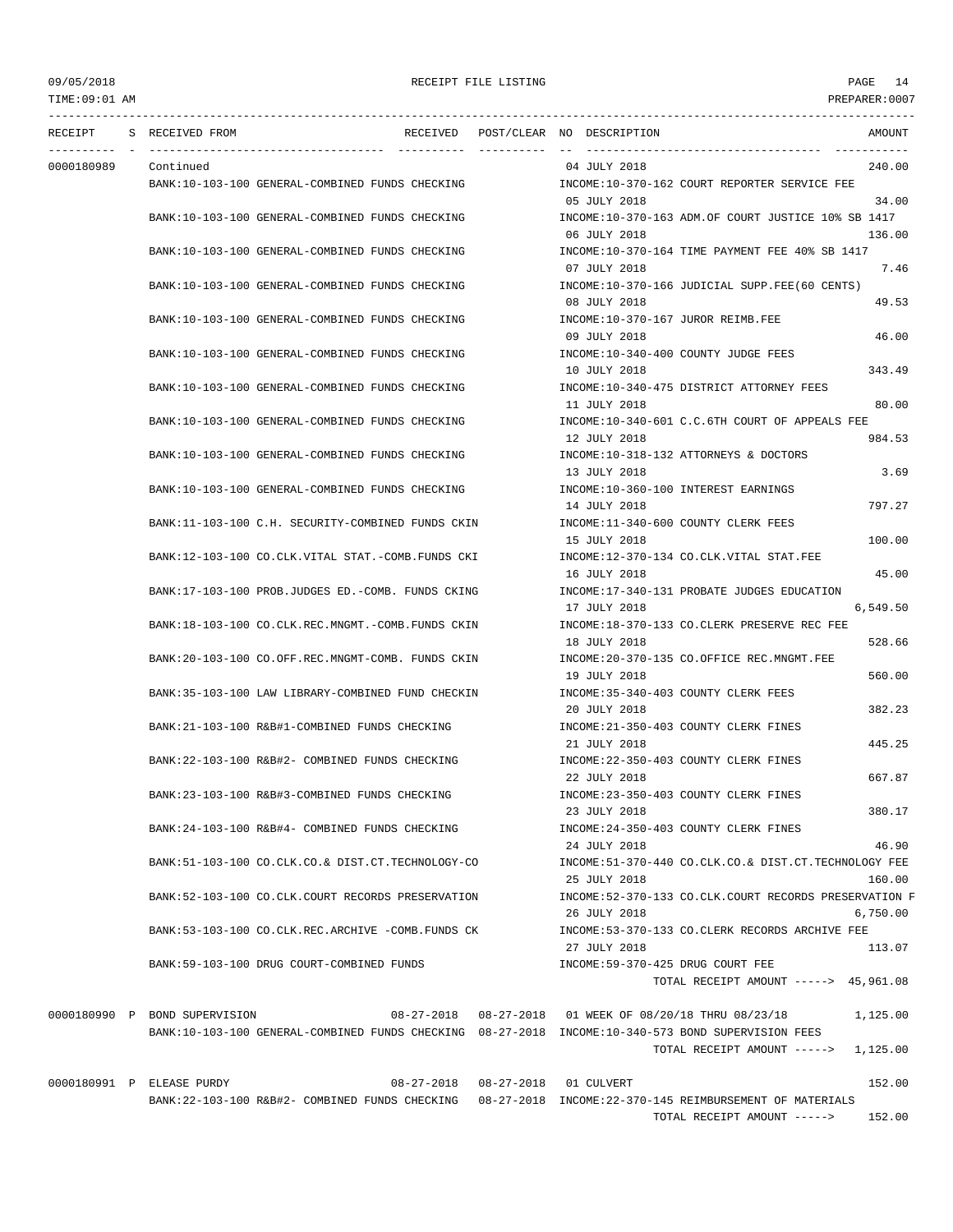| 09/05/2018     |                                                                                                                                                                                       | RECEIPT FILE LISTING | PAGE<br>15                                                                                                                                                                                       |
|----------------|---------------------------------------------------------------------------------------------------------------------------------------------------------------------------------------|----------------------|--------------------------------------------------------------------------------------------------------------------------------------------------------------------------------------------------|
| TIME: 09:01 AM |                                                                                                                                                                                       |                      | PREPARER: 0007                                                                                                                                                                                   |
| RECEIPT        | S RECEIVED FROM                                                                                                                                                                       |                      | RECEIVED POST/CLEAR NO DESCRIPTION<br>AMOUNT                                                                                                                                                     |
|                | 0000180992 P COMPTROLLER- JUDICIARY<br>$08 - 28 - 2018$ $08 - 28 - 2018$<br>BANK:10-103-100 GENERAL-COMBINED FUNDS CHECKING 08-28-2018 INCOME:10-370-152 HB 9 D.A. SUPPLEMENTAL FUNDS |                      | 01 COUNTY. SUPP. FOR STATE<br>359.81                                                                                                                                                             |
|                |                                                                                                                                                                                       |                      | TOTAL RECEIPT AMOUNT -----><br>359.81                                                                                                                                                            |
|                | $08 - 29 - 2018$<br>0000180993 P COMPTROLLER                                                                                                                                          | $08 - 29 - 2018$     | 01 TRANSPORT REIMBURSEMENT<br>4,062.70<br>BANK:10-103-100 GENERAL-COMBINED FUNDS CHECKING 08-29-2018 INCOME:10-370-562 STATE REIMB.OFFENDER TRANSPORT<br>TOTAL RECEIPT AMOUNT -----><br>4,062.70 |
|                |                                                                                                                                                                                       |                      |                                                                                                                                                                                                  |
|                | 0000180994 P PAUL LESTER WRECKER AND 08-29-2018<br>BANK:23-103-100 R&B#3-COMBINED FUNDS CHECKING                                                                                      |                      | 08-29-2018 01 SALE OF SCRAP METAL<br>142.80<br>08-29-2018 INCOME:23-370-130 REFUNDS & MISCELLANEOUS<br>TOTAL RECEIPT AMOUNT ----->                                                               |
|                |                                                                                                                                                                                       |                      | 142.80                                                                                                                                                                                           |
|                | 0000180995 P SERVING YOU FIRST<br>08-29-2018<br>BANK:22-103-100 R&B#2- COMBINED FUNDS CHECKING 08-29-2018 INCOME:22-370-145 REIMBURSEMENT OF MATERIALS                                |                      | 259.00<br>08-29-2018 01 CULVERT<br>259.00<br>TOTAL RECEIPT AMOUNT ----->                                                                                                                         |
|                | 0000180996 P AMERICAN TOWER                                                                                                                                                           |                      | 08-30-2018  08-30-2018  01 SEPT. 2018  TOWER RENT<br>1,064.61                                                                                                                                    |
|                | BANK:10-103-100 GENERAL-COMBINED FUNDS CHECKING 08-30-2018 INCOME:10-370-115 RENT- VERIZON TOWER                                                                                      |                      | TOTAL RECEIPT AMOUNT -----> 1,064.61                                                                                                                                                             |
|                | 0000180997 P APPRAISAL DISTRICT<br>08-30-2018                                                                                                                                         | $08 - 30 - 2018$     | 01 TAXES<br>18,047.62                                                                                                                                                                            |
|                | BANK:10-103-100 GENERAL-COMBINED FUNDS CHECKING 08-30-2018 INCOME:10-310-110 CURRENT TAXES                                                                                            |                      | 02 TAXES<br>104.98                                                                                                                                                                               |
|                | BANK:10-103-100 GENERAL-COMBINED FUNDS CHECKING                                                                                                                                       |                      | INCOME:10-321-901 TAX CERTIFICATES                                                                                                                                                               |
|                | BANK:60-103-100 SINKING-COMBINED FUND CHECKING                                                                                                                                        |                      | 982.73<br>03 TAXES<br>INCOME: 60-310-110 CURRENT TAXES                                                                                                                                           |
|                | BANK: 21-103-100 R&B#1-COMBINED FUNDS CHECKING                                                                                                                                        |                      | 04 TAXES<br>1,037.42<br>INCOME: 21-310-110 CURRENT TAXES                                                                                                                                         |
|                | BANK:22-103-100 R&B#2- COMBINED FUNDS CHECKING                                                                                                                                        |                      | 1,208.45<br>05 TAXES<br>INCOME: 22-310-110 CURRENT TAXES                                                                                                                                         |
|                | BANK: 23-103-100 R&B#3-COMBINED FUNDS CHECKING                                                                                                                                        |                      | 06 TAXES<br>1,812.67<br>INCOME: 23-310-110 CURRENT TAXES                                                                                                                                         |
|                | BANK:24-103-100 R&B#4- COMBINED FUNDS CHECKING                                                                                                                                        |                      | 07 TAXES<br>1,031.82<br>INCOME: 24-310-110 CURRENT TAXES                                                                                                                                         |
|                | BANK:10-103-100 GENERAL-COMBINED FUNDS CHECKING                                                                                                                                       |                      | 8,199.18<br>08 TAXES<br>INCOME:10-310-120 DELINQUENT TAXES                                                                                                                                       |
|                | BANK:60-103-100 SINKING-COMBINED FUND CHECKING                                                                                                                                        |                      | 09 TAXES<br>56.93<br>INCOME: 60-310-120 DELINOUENT TAXES                                                                                                                                         |
|                | BANK: 21-103-100 R&B#1-COMBINED FUNDS CHECKING                                                                                                                                        |                      | 471.31<br>10 TAXES<br>INCOME: 21-310-120 DELINQUENT TAXES                                                                                                                                        |
|                | BANK: 22-103-100 R&B#2- COMBINED FUNDS CHECKING                                                                                                                                       |                      | 549.01<br>11 TAXES<br>INCOME: 22-310-120 DELINQUENT TAXES                                                                                                                                        |
|                | BANK: 23-103-100 R&B#3-COMBINED FUNDS CHECKING                                                                                                                                        |                      | 12 TAXES<br>823.51<br>INCOME: 23-310-120 DELINQUENT TAXES                                                                                                                                        |
|                | BANK: 24-103-100 R&B#4- COMBINED FUNDS CHECKING                                                                                                                                       |                      | 468.76<br>13 TAXES<br>INCOME: 24-310-120 DELINOUENT TAXES<br>TOTAL RECEIPT AMOUNT -----> 34,794.39                                                                                               |
|                | 0000180998 P COMPTROLLER- JUDICIARY<br>08-31-2018                                                                                                                                     |                      | 08-31-2018 01 04- CCL SUPPLEMENT<br>21,000.00                                                                                                                                                    |
|                | BANK:10-103-100 GENERAL-COMBINED FUNDS CHECKING 08-31-2018 INCOME:10-370-410 CO CT AT LAW SUPPLEMENT                                                                                  |                      | TOTAL RECEIPT AMOUNT -----> 21,000.00                                                                                                                                                            |
|                | $08 - 31 - 2018$<br>0000180999 P CODY SHOOK                                                                                                                                           |                      | 08-31-2018 01 CULVERT & ROCK<br>401.60                                                                                                                                                           |
|                | BANK: 21-103-100 R&B#1-COMBINED FUNDS CHECKING                                                                                                                                        |                      | 08-31-2018 INCOME:21-370-145 REIMBURSEMENT OF MATERIALS<br>TOTAL RECEIPT AMOUNT -----><br>401.60                                                                                                 |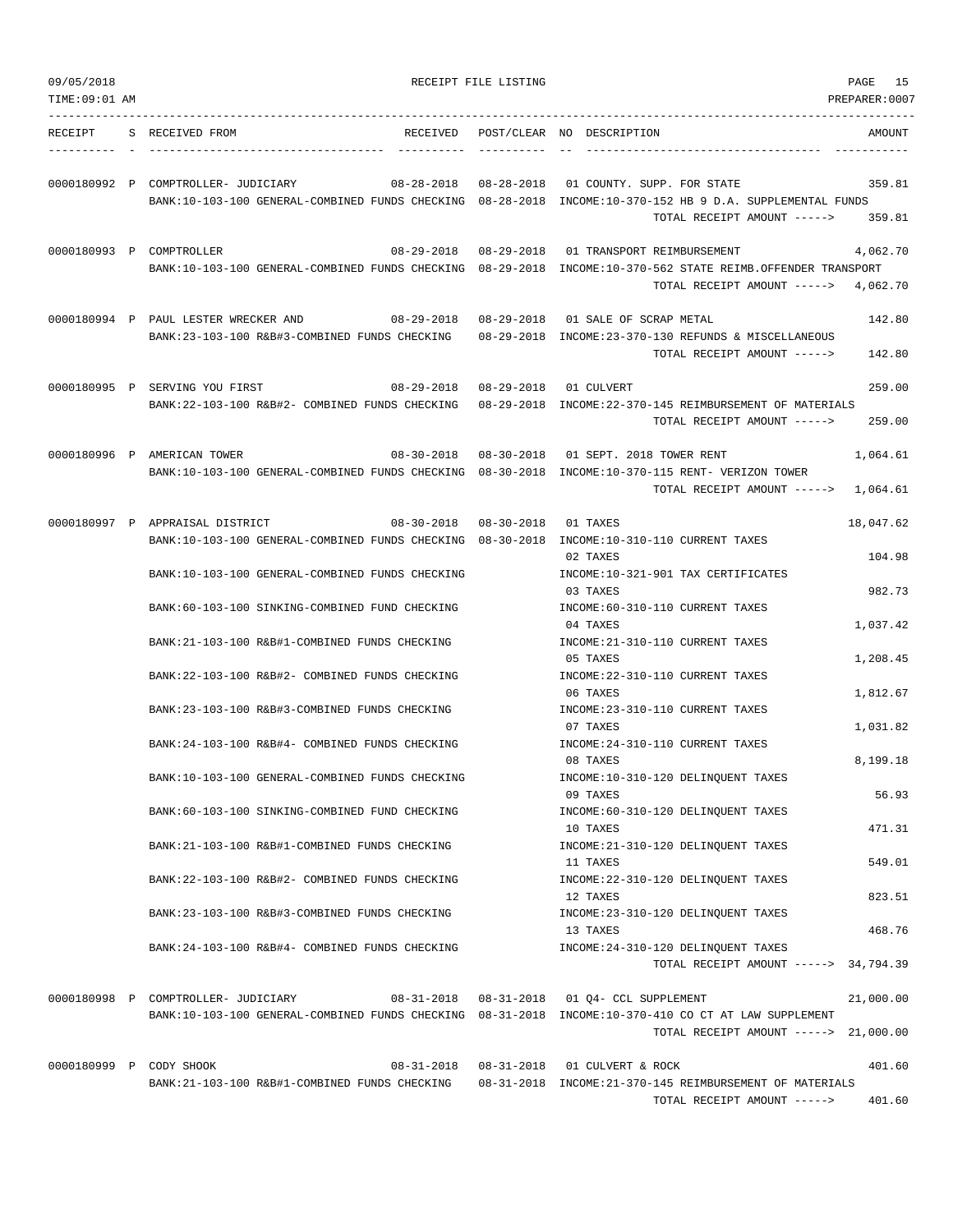| 09/05/2018<br>TIME: 09:01 AM |   |                 |                                                            |                  | RECEIPT FILE LISTING |                   |                                                                                                                                | PAGE<br>PREPARER: 0007 | 16       |
|------------------------------|---|-----------------|------------------------------------------------------------|------------------|----------------------|-------------------|--------------------------------------------------------------------------------------------------------------------------------|------------------------|----------|
| RECEIPT                      |   | S RECEIVED FROM |                                                            | RECEIVED         | POST/CLEAR           | DESCRIPTION<br>NO |                                                                                                                                |                        | AMOUNT   |
| 0000181000                   | P | SECURUS         | BANK:10-103-100 GENERAL-COMBINED FUNDS CHECKING 08-31-2018 | $08 - 31 - 2018$ |                      |                   | 08-31-2018 01 JULY 2018 JAIL PAY PHONES<br>INCOME:10-319-420 JAIL PAY PHONE COMMISSION<br>TOTAL RECEIPT AMOUNT -----> 1,886.14 |                        | 1,886.14 |

REPORT TOTAL 679,521.47